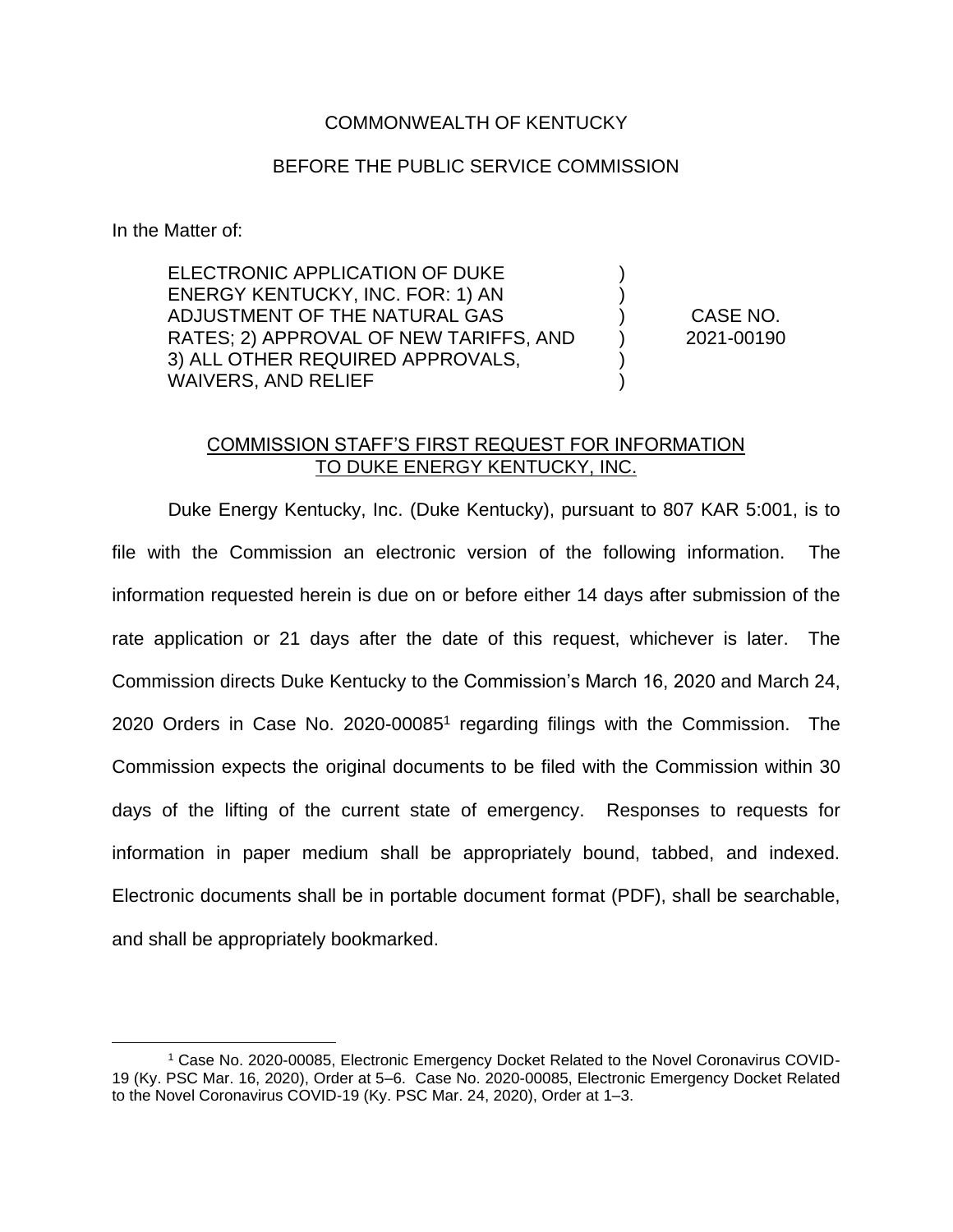Each response shall include the name of the witness responsible for responding to the questions related to the information provided. Each response shall be answered under oath or, for representatives of a public or private corporation or a partnership or association or a governmental agency, be accompanied by a signed certification of the preparer or the person supervising the preparation of the response on behalf of the entity that the response is true and accurate to the best of that person's knowledge, information, and belief formed after a reasonable inquiry.

Duke Kentucky shall make timely amendment to any prior response if it obtains information that indicates the response was incorrect when made or, though correct when made, is now incorrect in any material respect. For any request to which Duke Kentucky fails or refuses to furnish all or part of the requested information, Duke Kentucky shall provide a written explanation of the specific grounds for its failure to completely and precisely respond.

Careful attention shall be given to copied material to ensure that it is legible. When the requested information has been previously provided in this proceeding in the requested format, reference may be made to the specific location of that information in responding to this request. When applicable, the requested information shall be separately provided for total company operations and jurisdictional operations. When filing a paper containing personal information, Duke Kentucky shall, in accordance with 807 KAR 5:001, Section 4(10), encrypt or redact the paper so that personal information cannot be read.

1. Provide the following expense account data: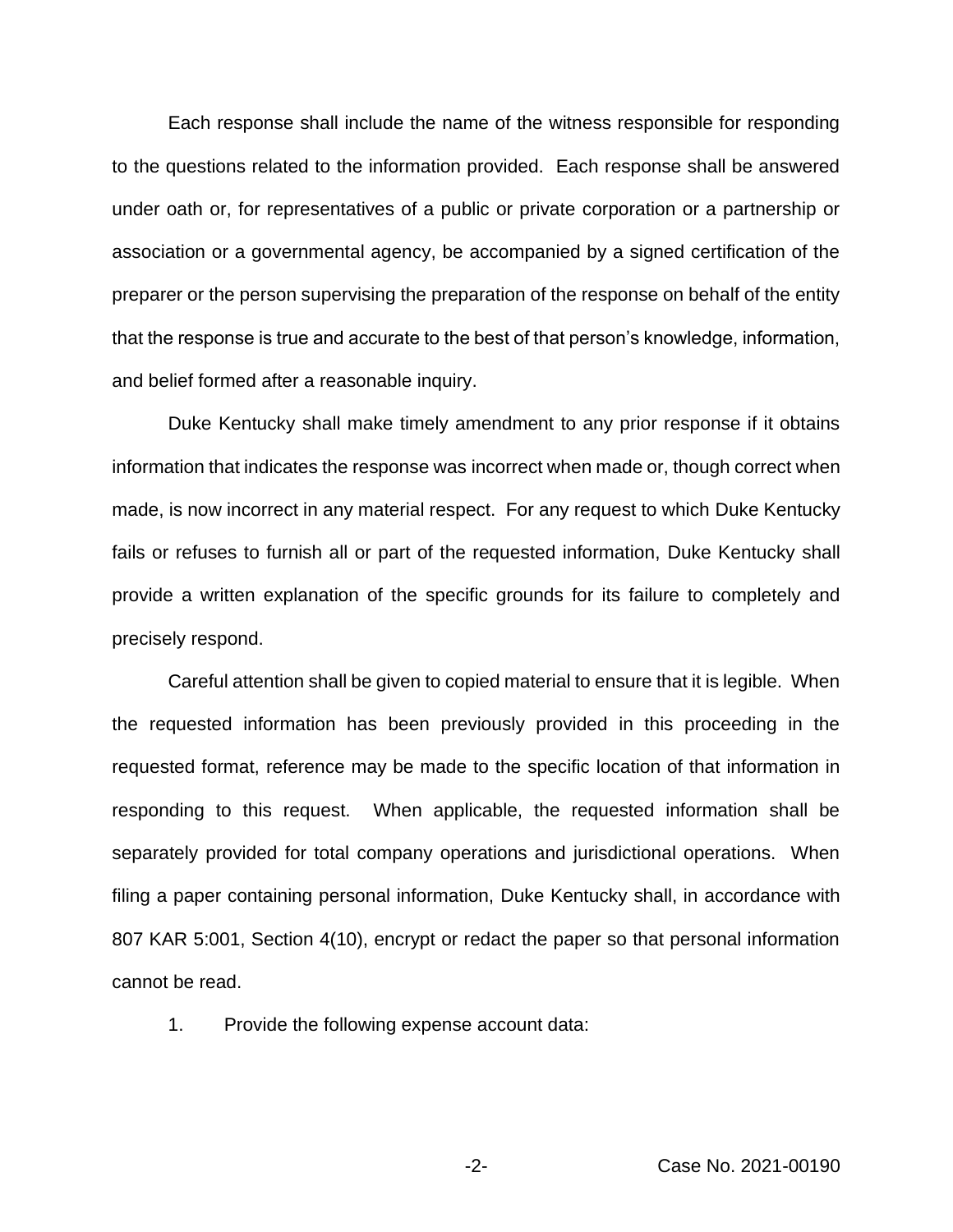a. Schedules, in comparative form, showing the operating expense account balance for the base period and each of the three most recent calendar years for each account or subaccount included in the utility's annual report. Show the percentage of increase or decrease of each year over the prior year.

b. A listing, with descriptions, of all activities, initiatives or programs undertaken or continued by the utility since its last general rate case for the purpose of minimizing costs or improving the efficiency of its operations or maintenance activities. Include all quantifiable realized and projected savings.

2. Provide, in the format provided in Schedule A, schedules showing a comparison of the balance in the revenue accounts for each month of the base period to the same month of the immediately preceding 12-month period for each revenue account or subaccount included in the utility's chart of accounts. Include appropriate footnotes to show the month each rate change was approved and the month the full impact of the change was recorded in the accounts.

3. As the historical data becomes available, provide detailed monthly income statements for each forecasted month of the base period including the month in which the Commission hears this case.

4. Provide the utility's cash account balances at the beginning of the most recent calendar year and at the end of each month through the date of this request.

5. Provide the following monthly account balances and a calculation of the average (13-month) account balances for the 12 months preceding the base period:

a. Plant in service (Account No. 101);

b. Plant purchased or sold (Account No. 102);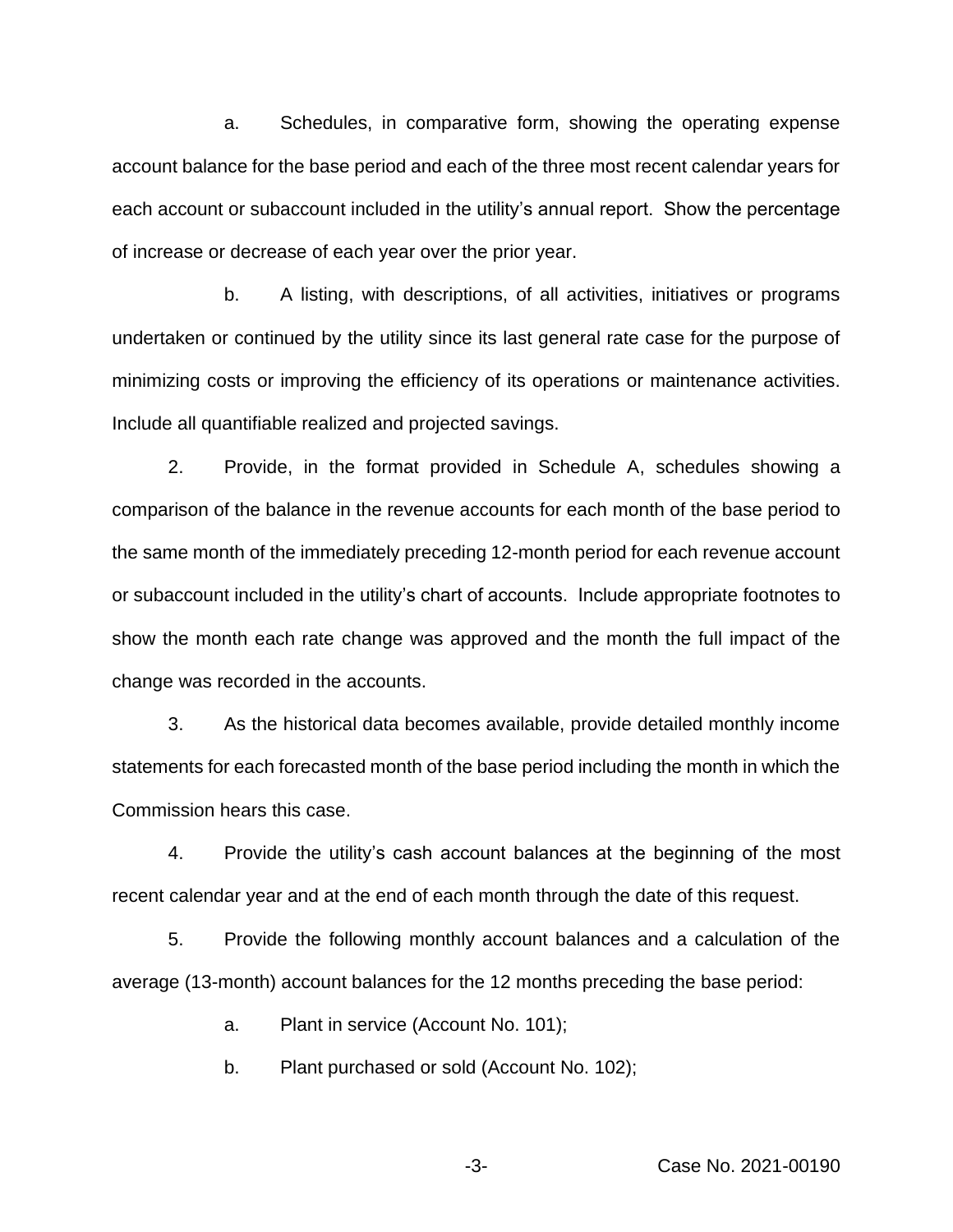- c. Property held for future use (Account No. 105);
- d. Completed construction not classified (Account No. 106);
- e. Construction work in progress (Account No. 107);
- f. Depreciation reserve (Account No. 108);
- g. Materials and supplies (include all accounts and subaccounts);
- h. Computation and development of minimum cash requirements;

i. Balance in accounts payable applicable to amounts included in utility plant in service (If actual is indeterminable, provide a reasonable estimate.);

j. Balance in accounts payable applicable to amounts included in plant under construction (If actual is indeterminable, provide a reasonable estimate.); and

k. Balance in accounts payable applicable to prepayments by major category or subaccount.

6. Provide a detailed analysis of expenses for professional services during the 12 months preceding the base period, as shown in Schedule B, and all workpapers supporting the analysis. At a minimum, the workpapers should show the payee, dollar amount, reference (i.e., voucher no., etc.), account charged, hourly rates and time charged to the company according to each invoice, and a description of the services provided.

7. Provide the following information. If any amounts were allocated, show a calculation of the factor used to allocate each amount.

a. A detailed analysis of charges booked for advertising expenditures during the 12 months preceding the base period. Include a complete breakdown of Account No. 913 – Advertising Expenses, and any other advertising expenditures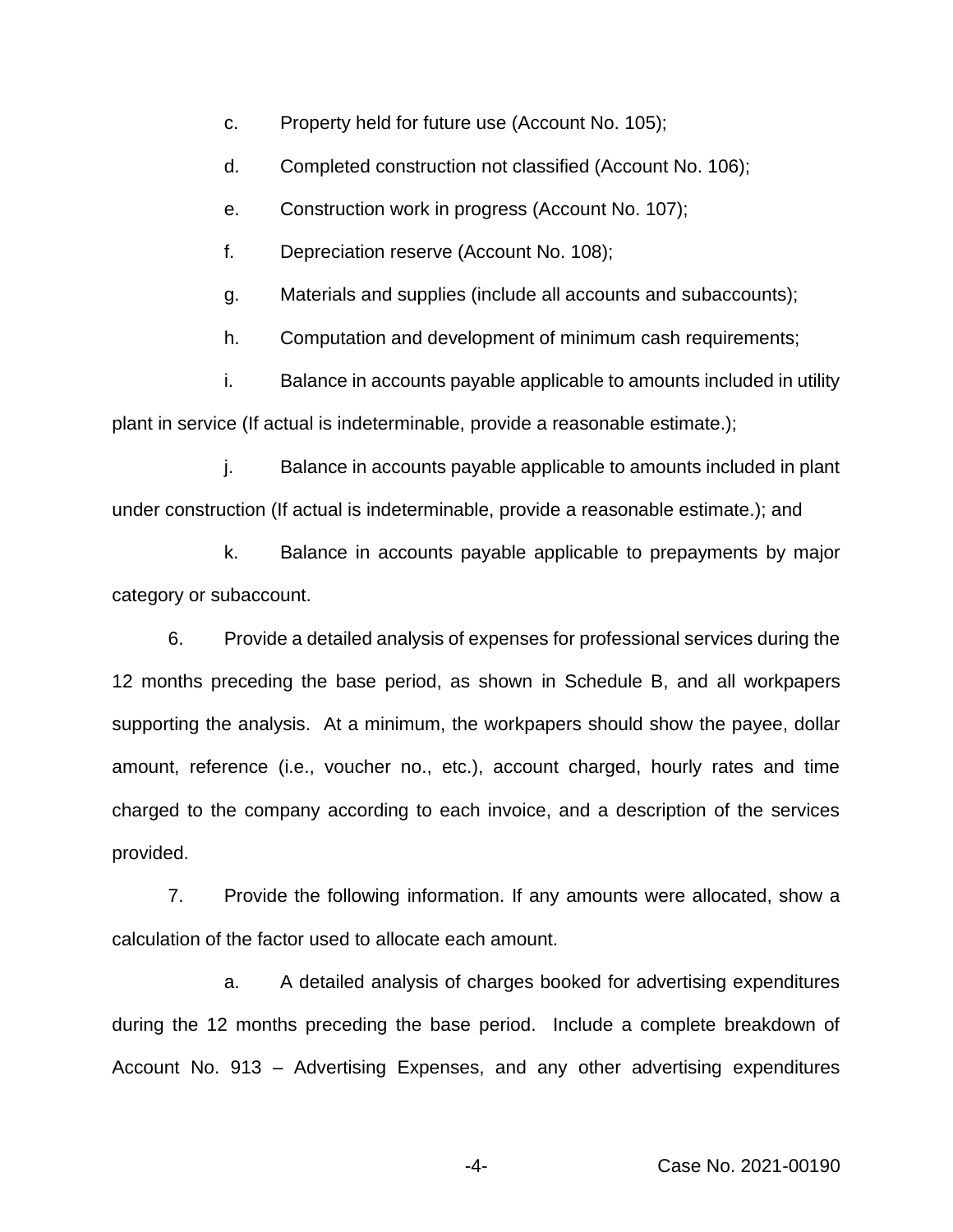included in any other expense accounts, as shown in Schedule C1. The analysis should specify the purpose of the expenditure and the expected benefit to be derived.

b. An analysis of Account No. 930 – Miscellaneous General Expenses for the 12 months preceding the base period. Include a complete breakdown of this account as shown in Schedule C2 and provide detailed workpapers supporting this analysis. At a minimum, the analysis should show the date, vendor, reference (i.e., voucher no., etc.), dollar amount, and brief description of each expenditure of \$500 or more, provided that lesser items are grouped by classes as shown in Schedule C2.

c. An analysis of Account No. 426 – Other Income Deductions for the 12 months preceding the base period. Include a complete breakdown of this account as shown in Schedule C3, and provide detailed workpapers supporting this analysis. At a minimum, the analysis should show the date, vendor, reference (i.e., voucher no., etc.), dollar amount, and a brief description of each expenditure of \$500 or more, provided that lesser items are grouped by classes as shown in Schedule C3.

8. Provide an analysis of the utility's expenses for research and development activities for the base period and the three most recent calendar years. The analysis should include the following:

a. The basis of fees paid to research organizations and the utility's portion of the total revenue of each organization. Where the contribution is monthly, provide the current rate and the effective date.

b. Details of the research activities conducted by each organization.

c. Details of services and other benefits provided to the utility by each organization.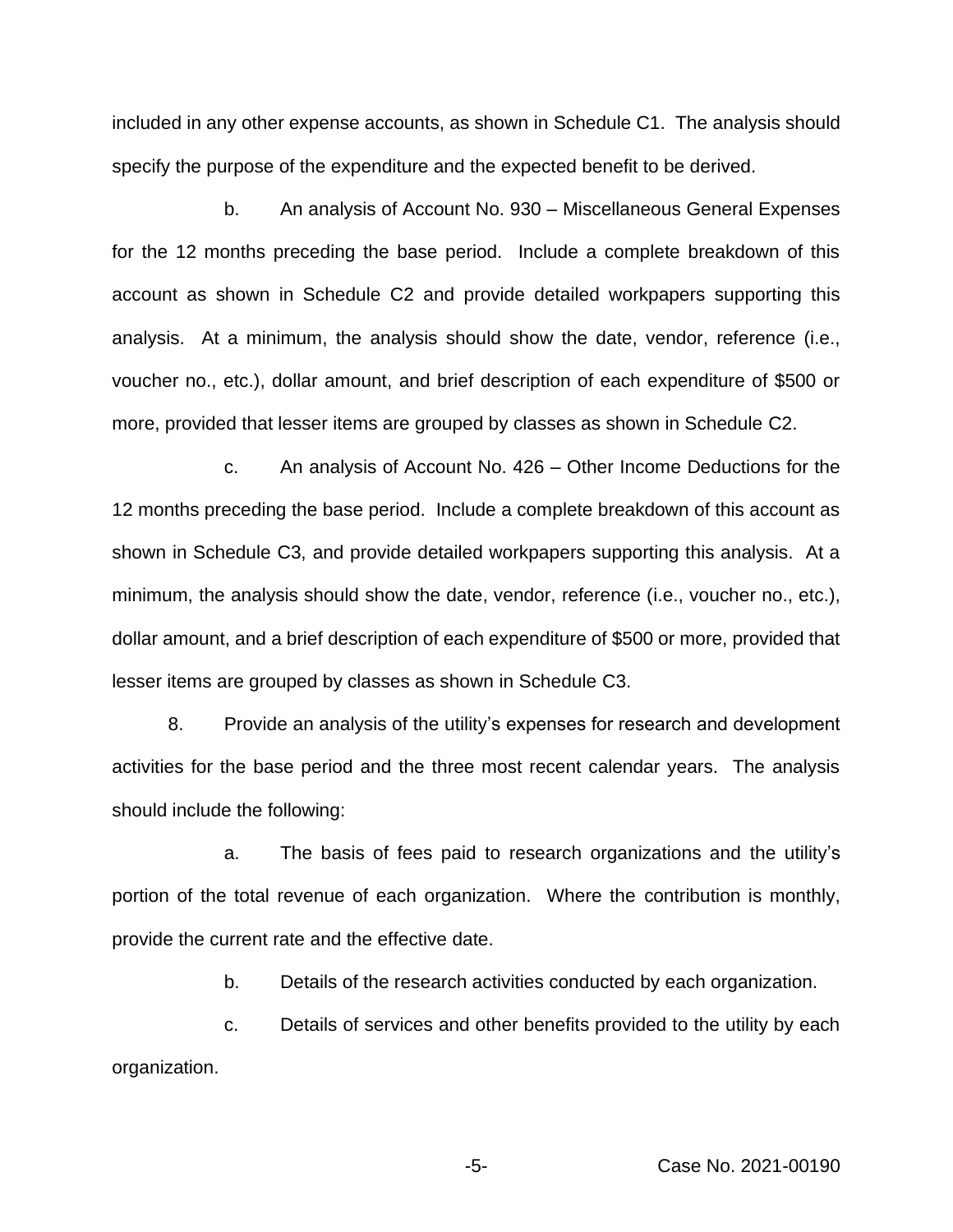d. Annual expenditures of each organization with a basic description of the nature of costs incurred by the organization.

e. Details of the expected benefits to the utility.

9. Provide the following information for the most recent calendar year concerning the utility and any affiliated service corporation or corporate service division/unit:

a. A schedule detailing the costs charged, either directly or allocated, by the utility to the service corporation. Indicate the utility's accounts in which these costs were originally recorded. For costs that are allocated, include a description of the allocation factors utilized.

b. A schedule detailing the costs charged, either directly or allocated, by the service corporation to the utility. Identify the utility's accounts in which these costs were recorded. For costs that are allocated, include a description of the allocation factors utilized.

10. Provide the following information for the most recent calendar year concerning all affiliate-related activities not identified in response to Item 9:

a. Provide the names of affiliates that provided some form of service to the utility and the type of service the utility received from each affiliate.

b. Provide the names of affiliates to whom the utility provided some form of service and the type of service the utility provided to each affiliate.

c. Identify the service agreement with each affiliate, state whether the service agreement has been previously filed with the Commission, and identify the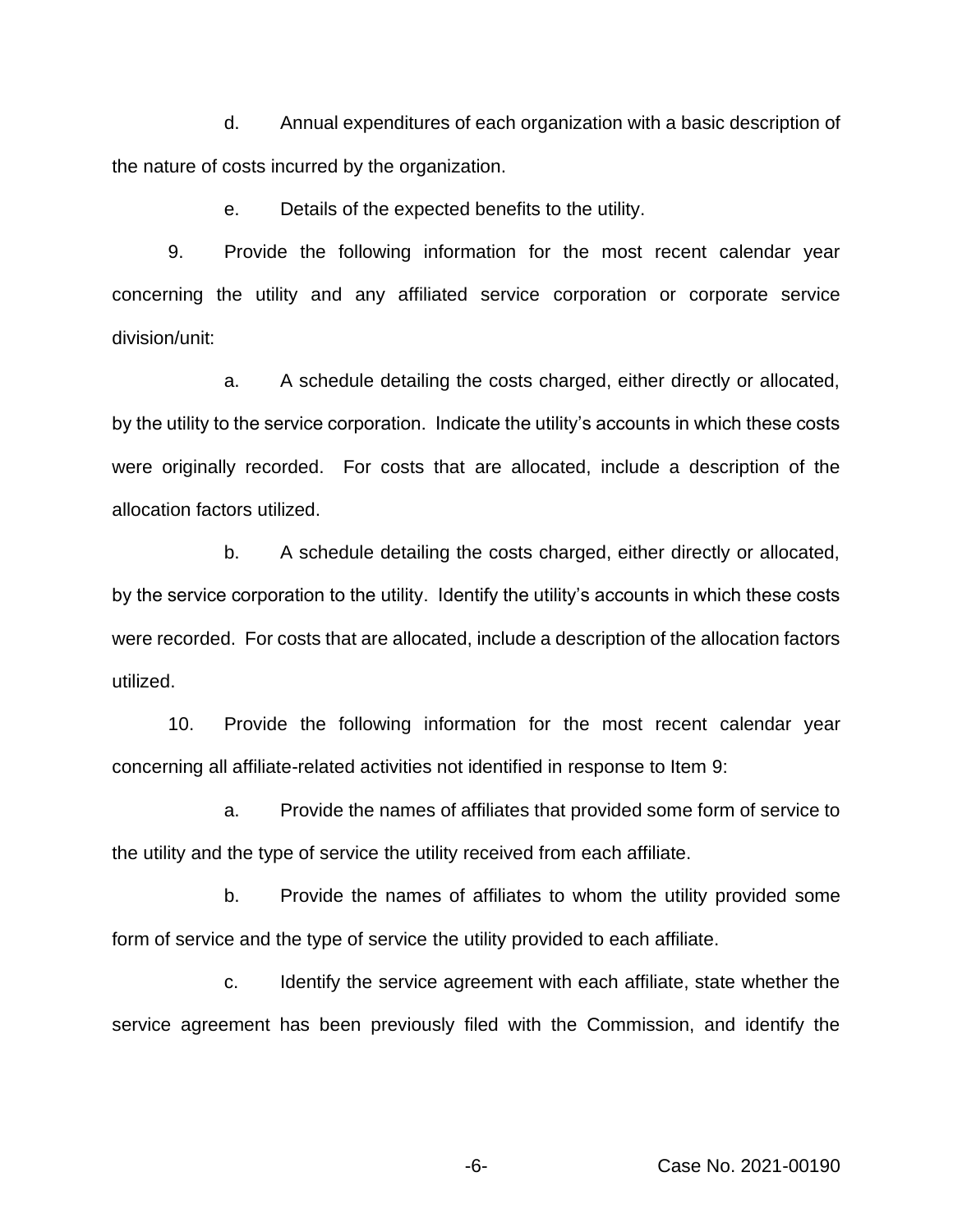proceeding in which it was filed. Provide each service agreement that has not been previously filed with the Commission.

11. Describe the utility's lobbying activities and provide a schedule showing the name, salary, and job title of each individual whose job function involves lobbying on the local, state, or national level.

12. Provide the following information concerning the costs for the preparation of this case:

a. A detailed schedule of expenses incurred to date for the following categories:

- (1) Accounting;
- (2) Engineering;
- (3) Legal;
- (4) Consultants; and
- (5) Other Expenses (Identify separately).

b. For each category identified in Item 12.a., the schedule should include the date of each transaction, check number or other document reference, the vendor, the hours worked, the rates per hour, amount, a description of the services performed, and the account number in which the expenditure was recorded. Provide copies of contracts or other documentation that support charges incurred in the preparation of this case. Identify any costs incurred for this case that occurred during the base period.

c. An itemized estimate of the total cost to be incurred for this case. Expenses should be broken down into the same categories as identified in Item 12(a),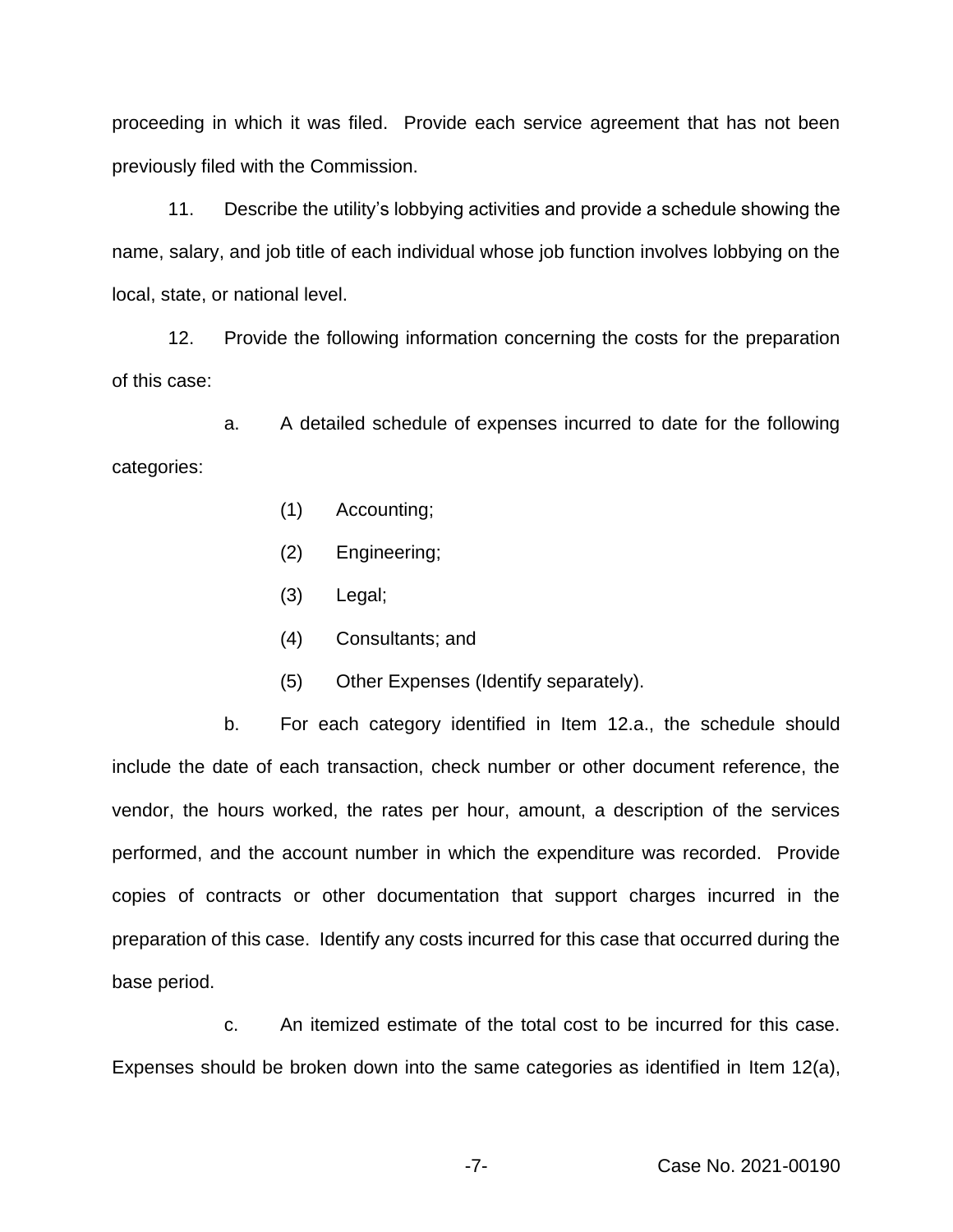with an estimate of the hours to be worked and the rates per hour. Include a detailed explanation of how the estimate was determined, along with all supporting workpapers and calculations.

d. Provide monthly updates of the actual costs incurred in conjunction with this rate case, reported in the manner requested in Items 12.a. and 12.b., and a cumulative total of cost incurred to date for each category. Updates will be due when the utility files its monthly financial statements with the Commission, through the month of the public hearing.

13. Provide the following information with regard to uncollectible accounts for the three most recent calendar years:

- a. Reserve account balance at the beginning of the year;
- b. Charges to the reserve account (accounts charged off);
- c. Credits to reserve account;
- d. Current year provision;
- e. Reserve account balance at the end of the year; and
- f. Percent of provision to total revenue.

14. Provide the amount of excess deferred federal income taxes resulting from the reductions in the corporate tax rate in 1986 and 2018, as of the end of the most recent calendar year. Show the amounts associated with each reduction separately.

- 15. Provide the following tax data for the most recent calendar year:
	- a. Income taxes:

(1) Federal operating income taxes deferred – accelerated tax depreciation.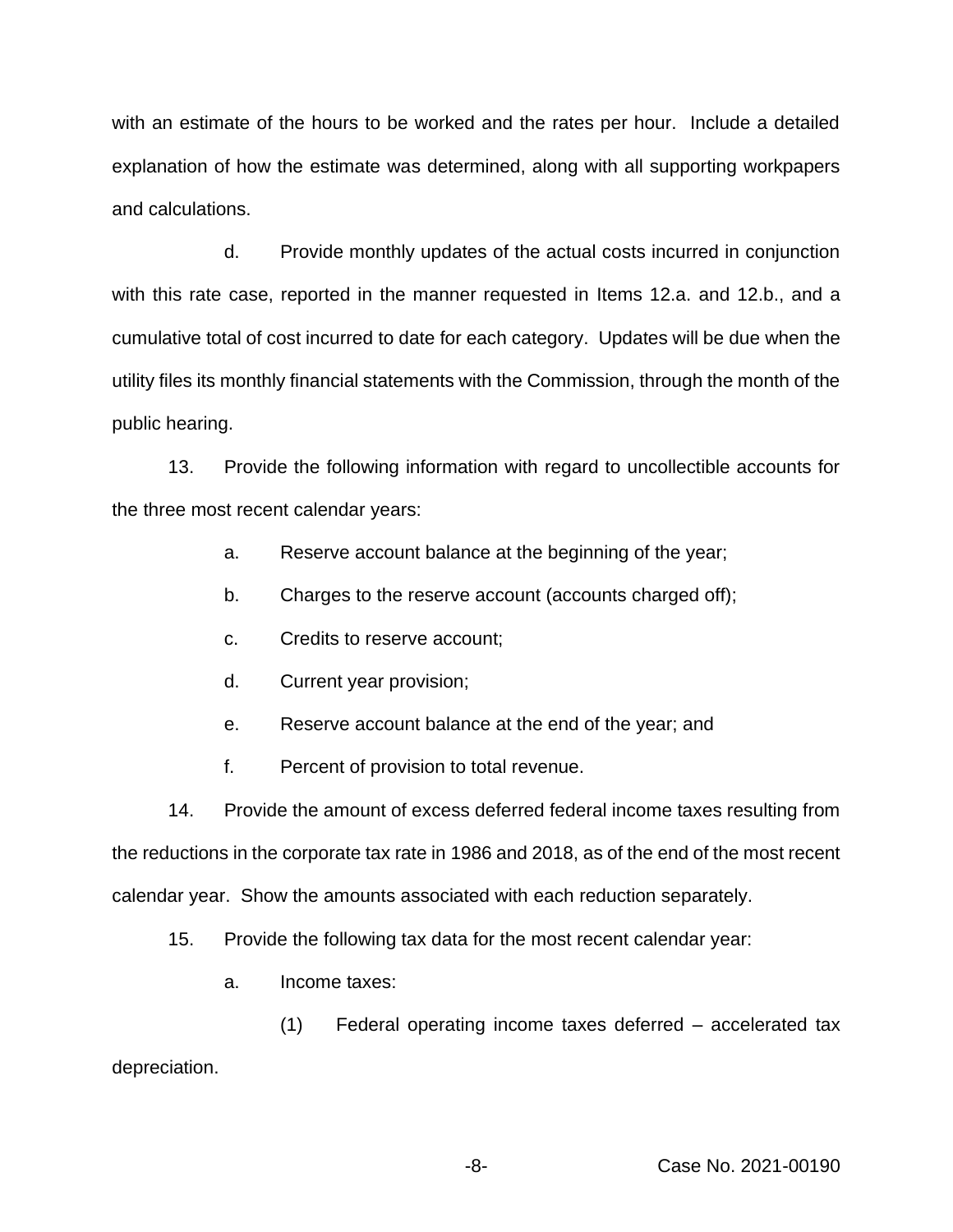- (2) Federal operating income taxes deferred other (explain).
- (3) Federal income taxes operating.
- (4) Income credits resulting from prior deferrals of federal income

taxes.

- (5) Investment tax credit net.
	- (a) Investment credit realized.
	- (b) Investment credit amortized Revenue Act of 1971.
- (6) The information in Item 15.a.(1–4) for state income taxes.

(7) A reconciliation of book to federal taxable income as shown in Schedule D1 and a calculation of the book federal income tax expense for the base period using book taxable income as the starting point.

(8) A reconciliation of book to state taxable income as shown in Schedule D2 and a calculation of the book state income tax expense for the base period using book taxable income as the starting point.

b. An analysis of Kentucky Other Operating Taxes as shown in Schedule D3.

16. Provide a copy of federal and state income tax returns for the most recent tax year, including supporting schedules.

17. Provide a schedule of franchise fees paid to cities, towns, or municipalities, including the basis of these fees.

18. Provide the journal entries relating to the purchase of utility plant acquired as an operating unit or system by purchase, merger, consolidation, liquidation, or otherwise currently included in rate base. Also, provide a schedule showing the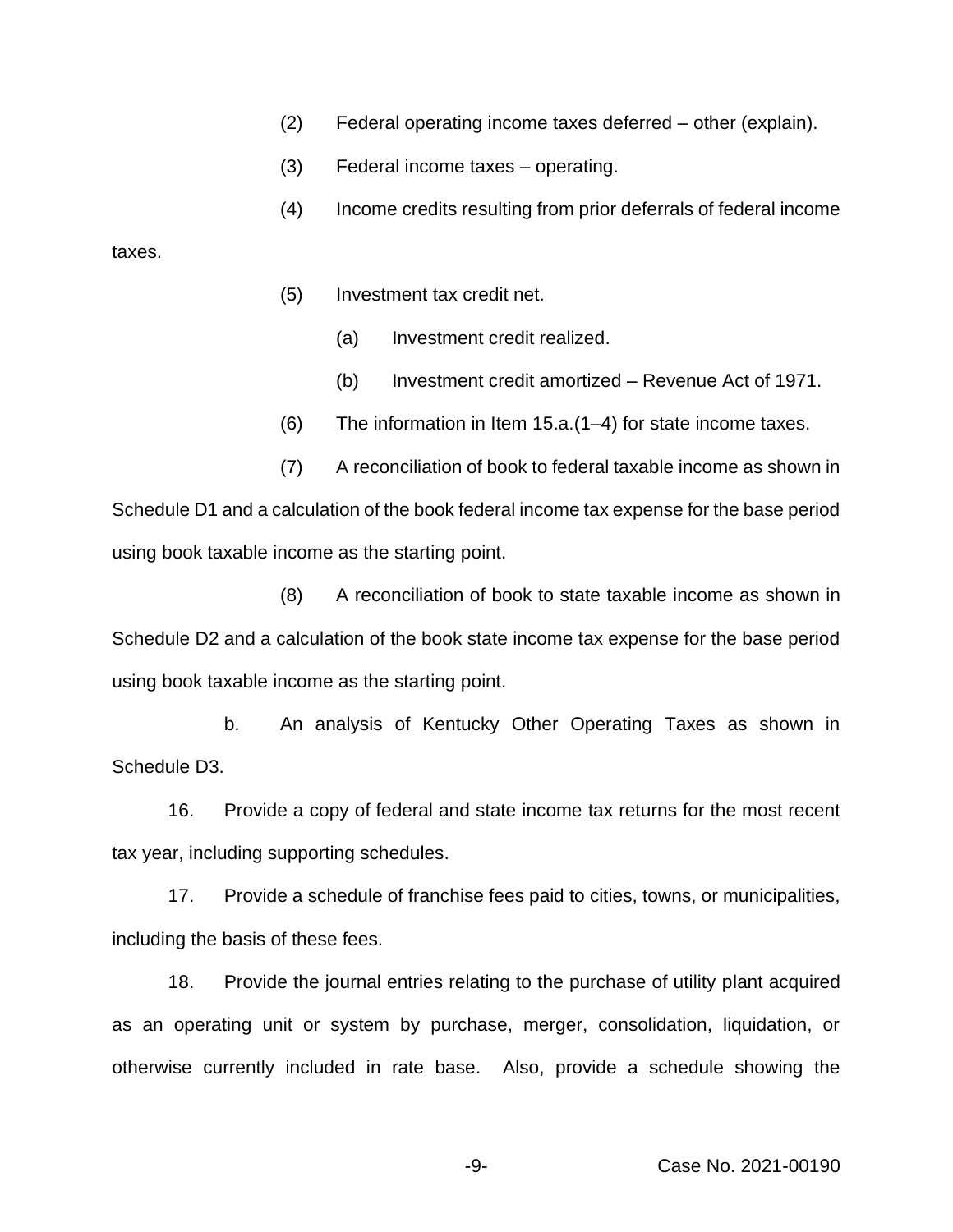calculation of the acquisition adjustment at the date of purchase for each item of utility plant, the amortization period, and the unamortized balance at the beginning of the base period.

19. Provide the utility's rate base, capital structure, and statement of income for the most recent 12 months preceding the base period and for the base period. Provide a reconciliation with detailed explanations.

20. Provide the capital structure at the end of the five most recent calendar years and each of the other periods shown in Schedule E1 and Schedule E2.

21. Provide the following:

a. A list of all outstanding issues of long-term debt as of the end of the latest calendar year together with the related information as shown in Schedule F1.

b. An analysis of short-term debt as shown in Schedule F2 as of the end of the latest calendar year.

22. Provide a reconciliation and detailed explanation of each difference, if any, in the utility's capitalization and net investment rate base for the base period and forecast period.

23. Provide the information shown in Schedule G for each construction project in progress, or planned to be in progress, during the 12 months preceding the base period, the base period, and the forecasted test period.

24. Provide, in the format provided in Schedule H, an analysis of the utility's Construction Work in Progress (CWIP) as defined in the Uniform System of Accounts for each project identified in Schedule G.

25. Concerning the utility's construction projects: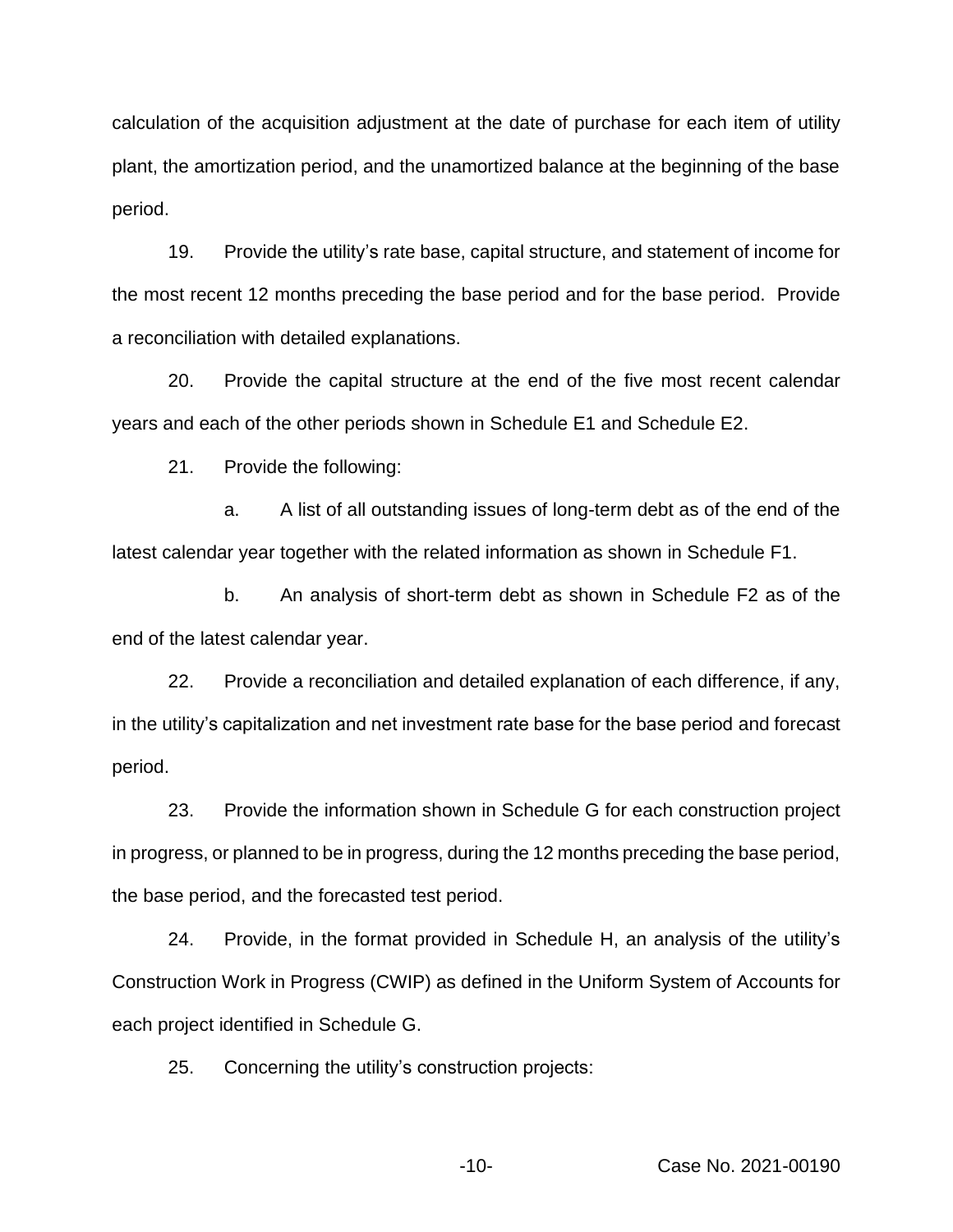a. For each project started during the last five calendar years, provide the information requested in the format contained in Schedule I1. For each project, include the amount of any cost variance and delay encountered, and explain in detail the reasons for such variances and delays.

b. Using the data included in Schedule I1, calculate the annual "Slippage Factor" associated with those construction projects. The Slippage Factor should be calculated as shown in Schedule I2.

c. In determining the capital additions reflected in the base period and forecasted test period, explain whether the utility recognized a Slippage Factor.

26. Describe in detail how the base period capitalization rate was determined. If different rates were used for specific expenses (i.e., payroll, clearing accounts, depreciation, etc.), indicate the rate and how it was determined. Indicate all proposed changes to the capitalization rate and how the changes were determined.

27. Provide a calculation of the rate or rates used to capitalize interest during construction for the three most recent calendar years. Explain each component entering into the calculation of the rate(s).

28. State whether any changes have been made to the utility's internal accounting manuals, directives, and policies and procedures since the utility's most recent rate case. If so, provide each item that was changed and identify the changes.

29. Provide the utility's long-term construction planning program.

30. Provide a copy of the utility's most recent depreciation study. If no such study exists, provide a copy of the utility's most recent depreciation schedule. The schedule should include a list of all facilities by account number, service life and accrual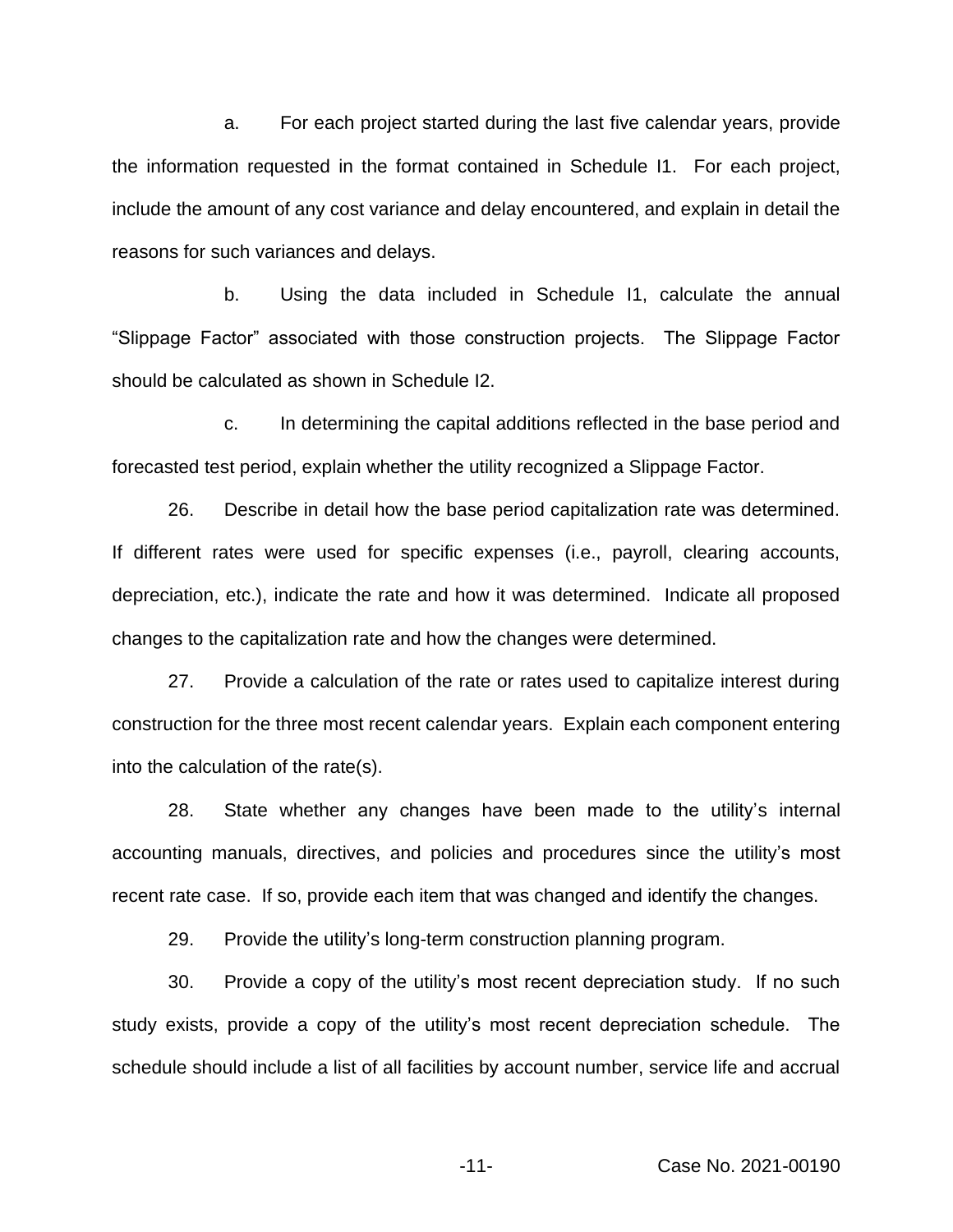rate for each plant item, the methodology that supports the schedule, and the date the schedule was last updated.

31. For each of the following Accounting Standards Codification (ASC), provide the information listed concerning implementation by the utility.

a. ASC 410-20, "Asset Retirement Obligations."

(1) The effect on the financial statements.

(2) Whether the base period or forecasted test period includes any impact of the implementation. If so, provide a detailed description of the impact.

b. A schedule comparing the depreciation rates utilized by the utility prior to and after the adoption of ASC 410-20. The schedule should identify the assets corresponding to the affected depreciation rates.

c. ASC 715-20, "Defined Benefit Plans - General."

(1) The effect on the financial statements.

(2) Whether the base period or forecasted test period includes any impact of the implementation. If so, provide a detailed description of the impact.

32. Provide a complete description of the utility's Other Post-Employment Benefits package(s) provided to its employees.

33. Provide a complete description of the financial reporting and ratemaking treatment of the utility's pension costs.

34. Provide detailed descriptions of all early retirement plans or other staff reduction programs the utility has offered or intends to offer its employees during either the base period or the forecasted test period. Include all cost-benefit analyses associated with these programs.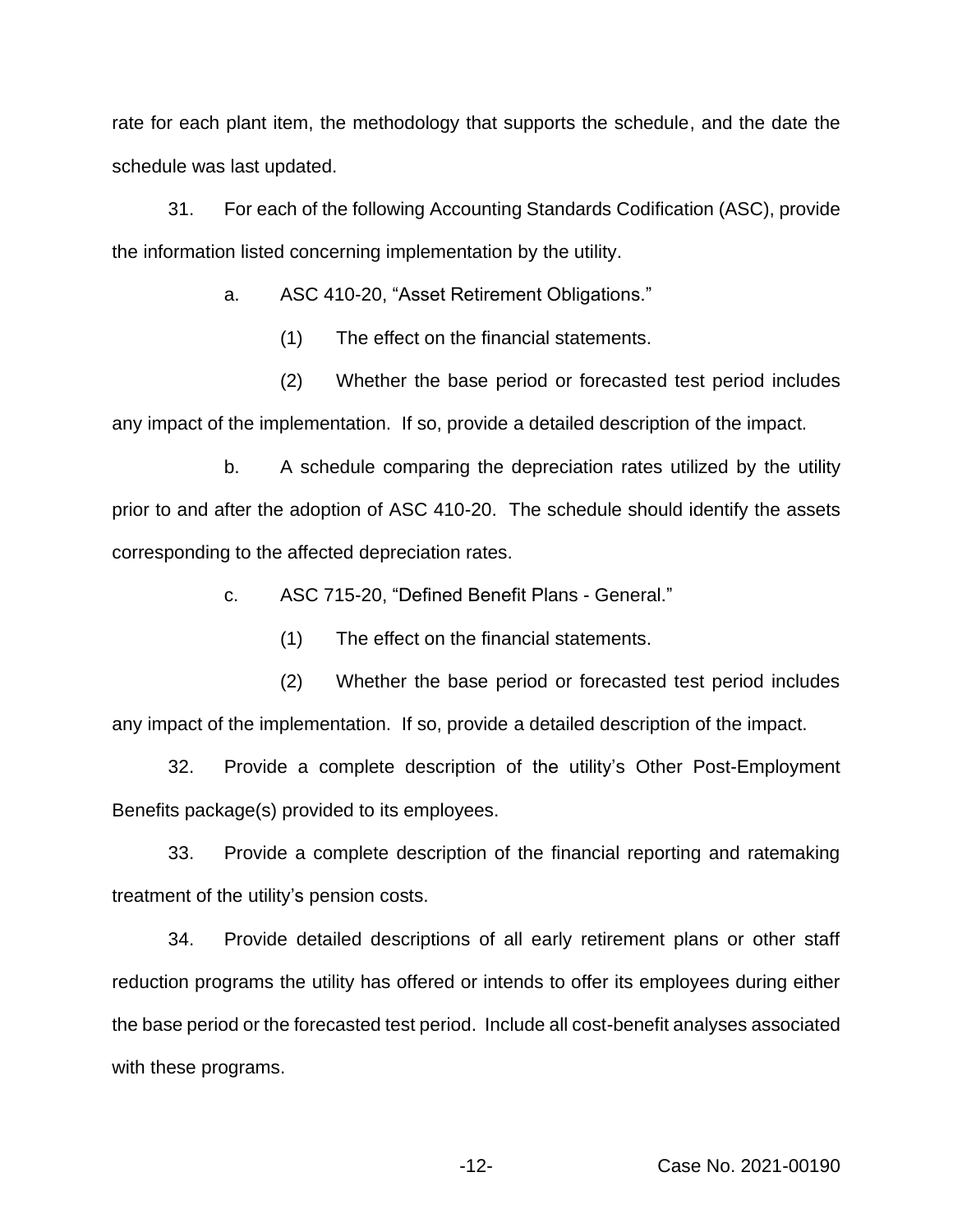35. Provide all current labor contracts and the most recent labor contracts previously in effect.

36. Provide the information requested in Schedule J for budgeted and actual numbers of full- and part-time employees, regular wages, overtime wages, and total wages by employee group, by month, for the three most recent calendar years, the base period, and the forecasted test period. Explain any variance exceeding 5 percent.

37. For each employee group, state the amount, percentage increase, and effective dates for general wage increases and, separately, for merit increases granted or to be granted in the past two calendar years, the base period, and the forecasted test period.

38. For the base period and three most recent calendar years, provide a schedule reflecting the job title, duties and responsibilities of each executive officer, the number of employees who report to each officer, and to whom each officer reports, and the percentage annual increase and the effective date of each increase. For employees elected to executive officer status since the test year in the utility's most recent rate case, provide the salaries for the persons they replaced.

39. Provide, in the format provided in Schedule K, the following information for the utility's compensation and benefits, for the three most recent calendar years and the base period. Provide the information individually for each corporate officer and by category for Directors, Managers, Supervisors, Exempt, Non-Exempt, Union, and Non-Union Hourly. Provide the amounts, in gross dollars, separately for total company operations and jurisdictional operations.

a. Regular salary or wages.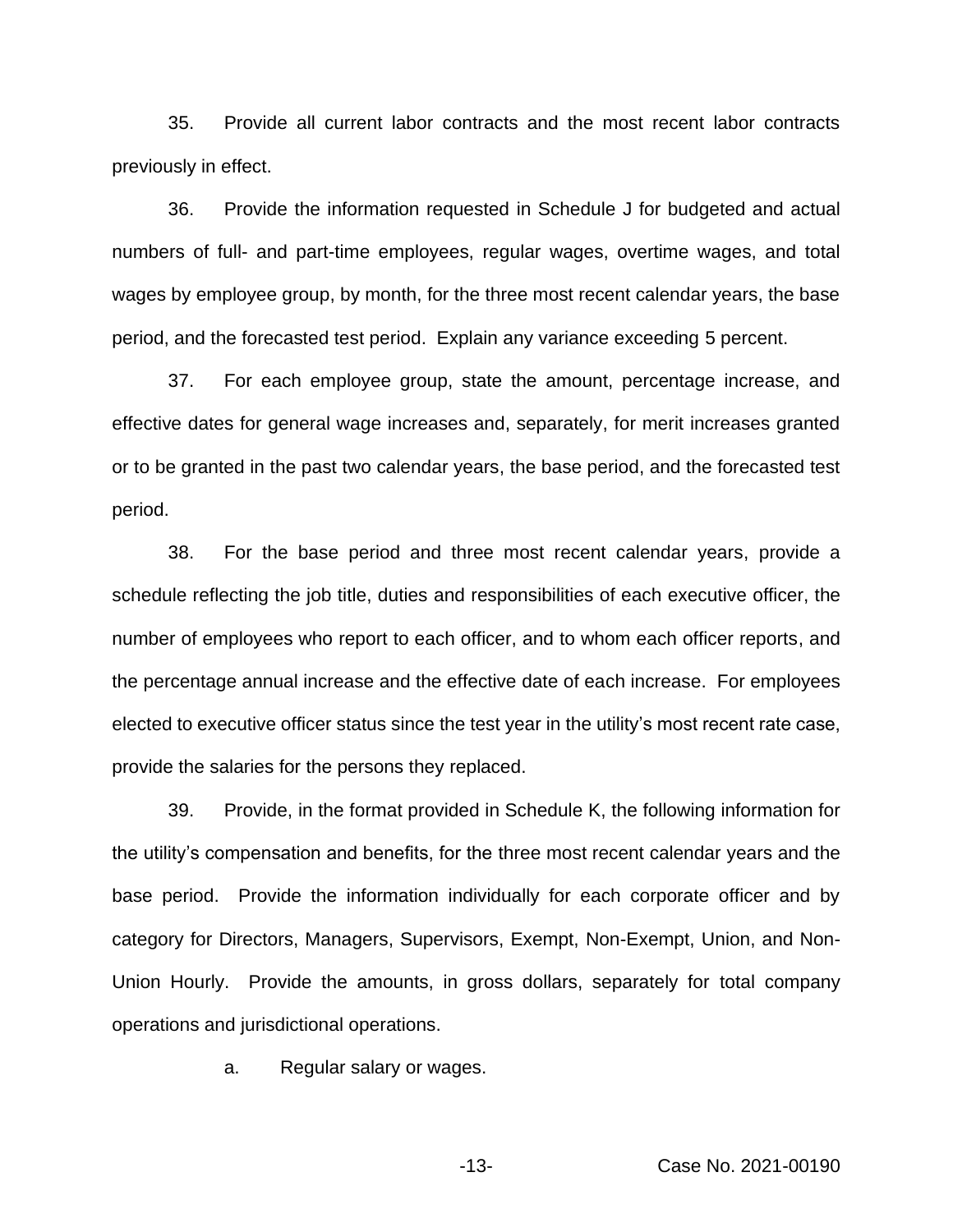- b. Overtime pay.
- c. Excess vacation payout.
- d. Standby/Dispatch pay.
- e. Bonus and incentive pay.

f. Any other forms of incentives, including stock options or forms of

deferred compensation (specify).

- g. Other amounts paid and reported on the employees' W-2 (specify).
- h. Healthcare benefit cost.
	- (1) Amount paid by the utility.
	- (2) Amount paid by the employee.
- i. Dental benefits cost.
	- (1) Amount paid by the utility.
	- (2) Amount paid by the employee.
- j. Vision benefits cost.
	- (1) Amount paid by the utility.
	- (2) Amount paid by the employee.
- k. Life insurance cost.
	- (1) Amount paid by the utility.
	- (2) Amount paid by the employee.
- l. Accidental death and disability benefits.
	- (1) Amount paid by the utility.
	- (2) Amount paid by the employee.
- m. Defined Benefit Retirement cost.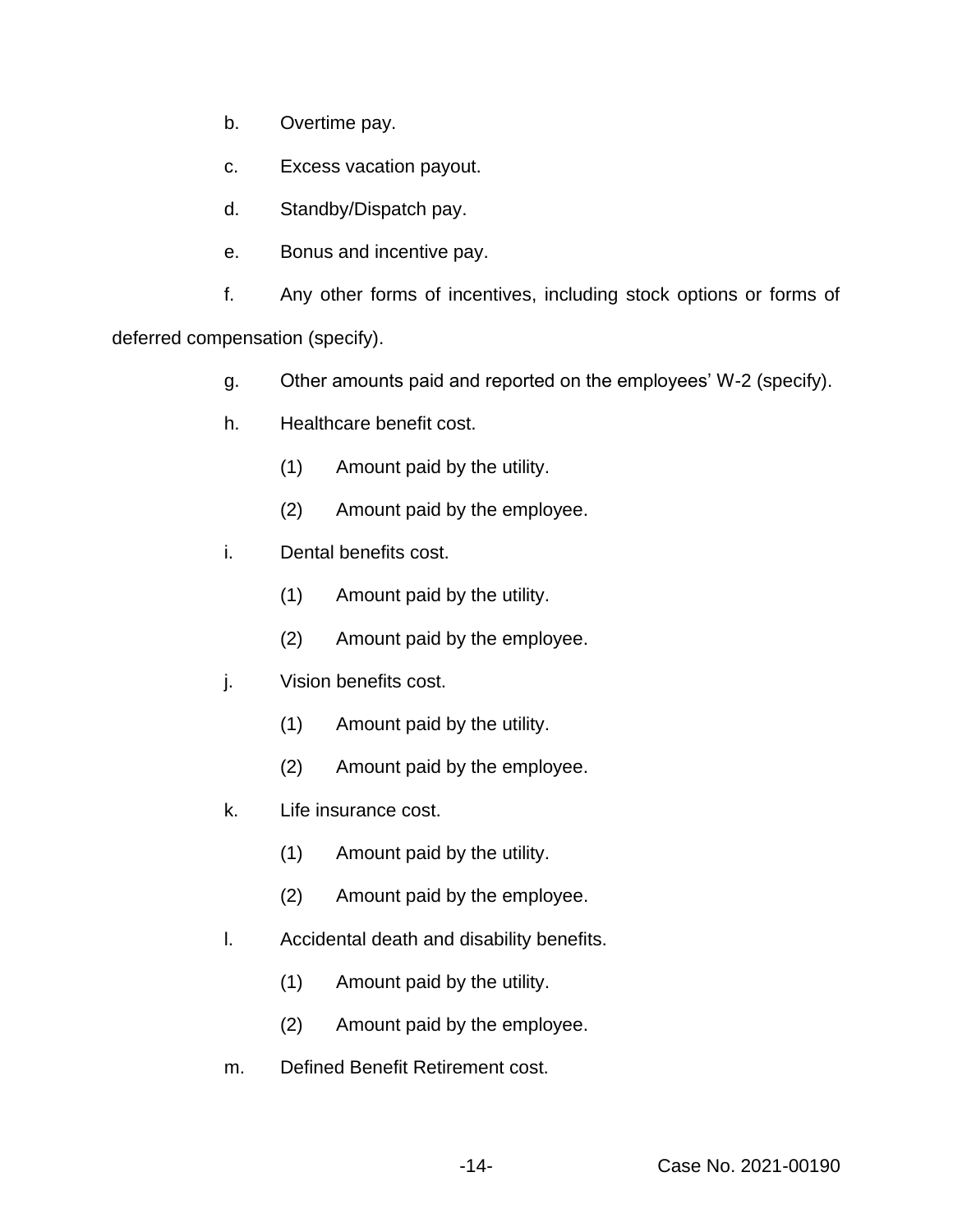(1) Amount paid by the utility.

(2) Amount paid by the employee.

n. Defined Contribution – 401(k) or similar plan cost. Provide the amount paid by the utility.

o. Cost of any other benefit available to an employee, including fringe benefits (specify).

40. For each benefit listed in Item 39 above for which an employee is required to pay part of the cost, provide a detailed explanation as to how the employee contribution rate was determined.

41. Provide a listing of all health care plan categories, dental plan categories, and vision plan categories available to corporate officers individually and to groups defined as Directors, Managers, Supervisors, Exempt, Non-Exempt, Union, and Non-Union Hourly employees (e.g., single, family). Include the associated employee contribution rates and employer contribution rates of the total premium cost for each category, and each plan's deductible(s) amounts.

42. Provide each medical insurance policy that the utility currently maintains.

43. Provide a listing of all life insurance plan categories available to corporate officers individually and to groups defined as Directors, Managers, Supervisors, Exempt, Non-Exempt, Union, and Non-Union Hourly employees. Include the associated employee contribution rates and employer contribution rates of the total premium cost for each plan category.

44. Provide a listing of all retirement plans available to corporate officers individually and to groups defined as Directors, Managers, Supervisors, Exempt, Non-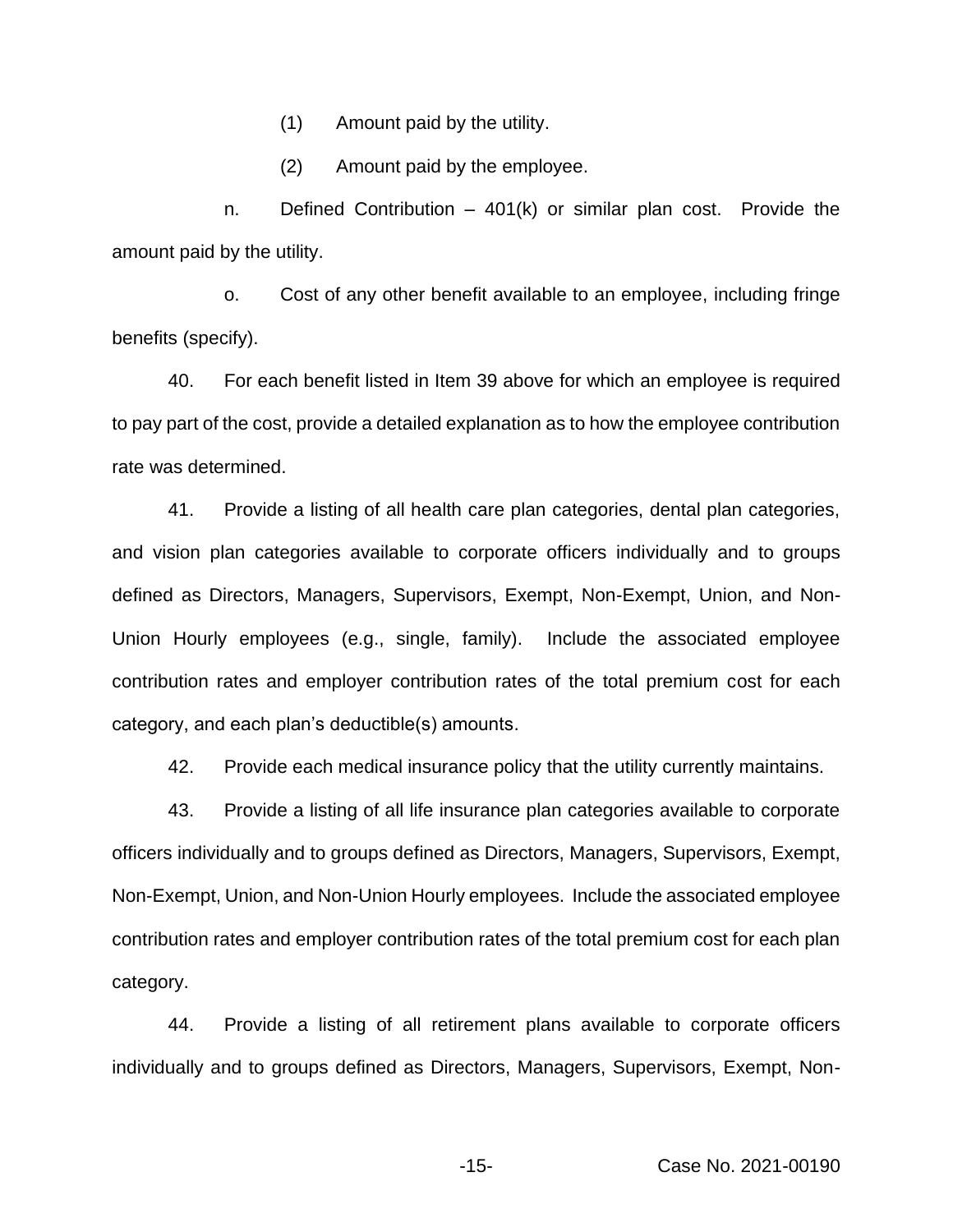Exempt, Union, and Non-Union Hourly employees. Include the associated employee contribution rates, if any, and employer contribution rates of the total cost for each plan category.

45. Concerning employee fringe benefits:

a. Provide a detailed list of all fringe benefits available to the utility's employees. Indicate any fringe benefits that are limited to management employees.

b. Separately for electric and gas operations, provide comparative cost information for the 12 months preceding the base period and the base period. Explain any changes in fringe benefits occurring over this 24-month period.

46. State whether the utility, through an outside consultant or otherwise, performed a study or survey to compare its wages, salaries, benefits, and other compensation to those of other utilities in the region, or to other local or regional enterprises.

a. If comparisons were performed, provide the results of the study or survey, including all workpapers and discuss the results of such comparisons. State whether any adjustments to wages, salaries, benefits, and other compensation in the rate application are consistent with the results of such comparisons.

b. If comparisons were not performed, explain why such comparisons were not performed.

47. Regarding the utility's employee compensation policy:

a. Provide the utility's written compensation policy as approved by the board of directors.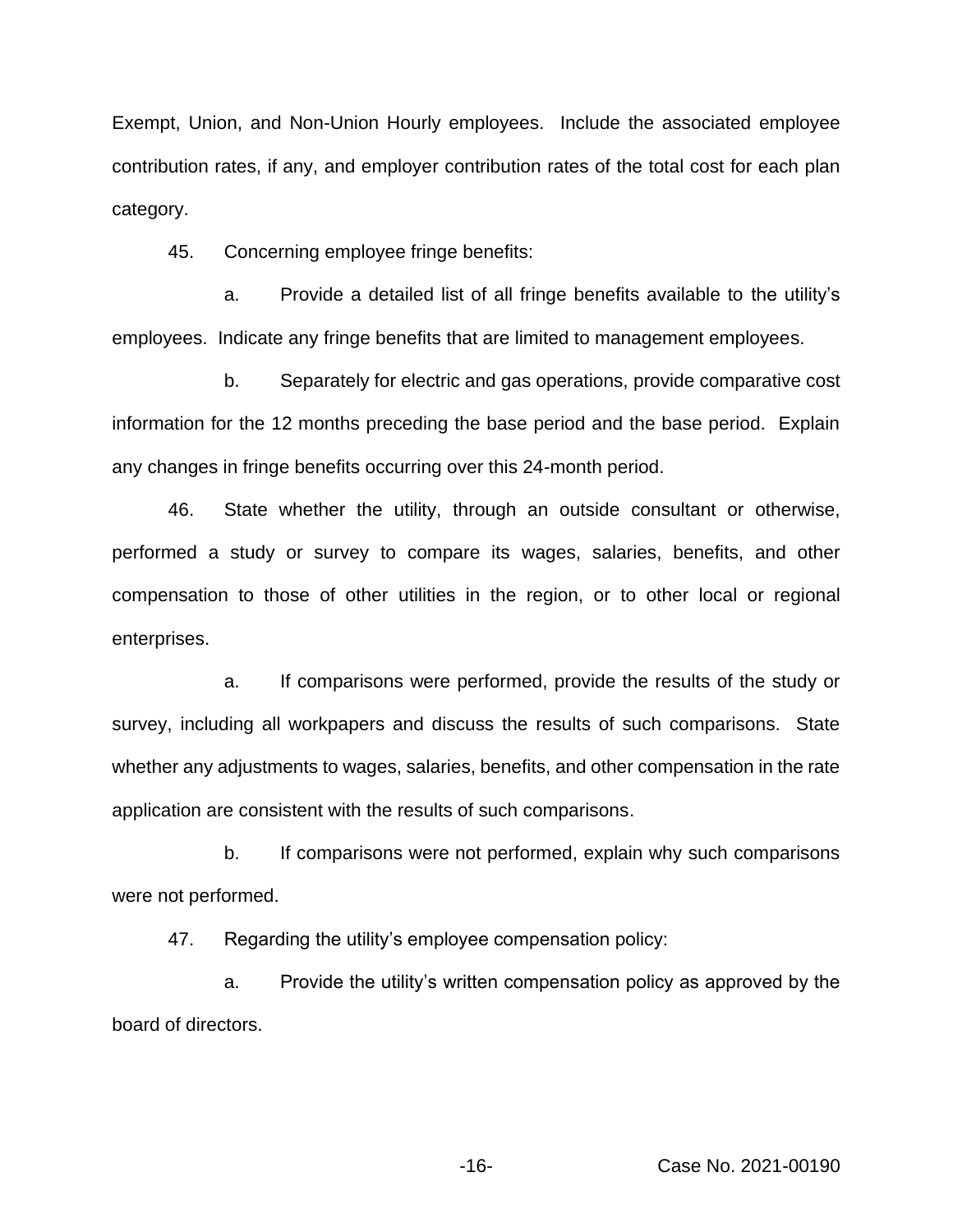b. Provide a narrative description of the compensation policy, including the reasons for establishing the policy and the utility's objectives for the policy.

c. Explain whether the compensation policy was developed with the assistance of an outside consultant. If the compensation policy was developed or reviewed by a consultant, provide any study or report provided by the consultant.

d. Explain when the utility's compensation policy was last reviewed or given consideration by the board of directors.

e. Explain whether the utility's expenses for wages, salaries, benefits, and other compensation included in the base period and any adjustments to the base period, are compliant with the board of director's compensation policy.

48. To the extent not provided in the responses above, provide all wage, compensation, or employee benefits studies, analyses, or surveys conducted since the utility's last rate case or that are currently utilized by the utility.

49. Provide the average number of customers on the utility's system (actual and projected), by rate schedule, for the base period and the three most recent calendar years.

50. In the format provided in Schedule L, provide schedules of gas operations net income per MCF sold, per company books for the base period and the three calendar years preceding the base period.

51. Provide, in the format provided in Schedule M, comparative operating statistics for gas operations.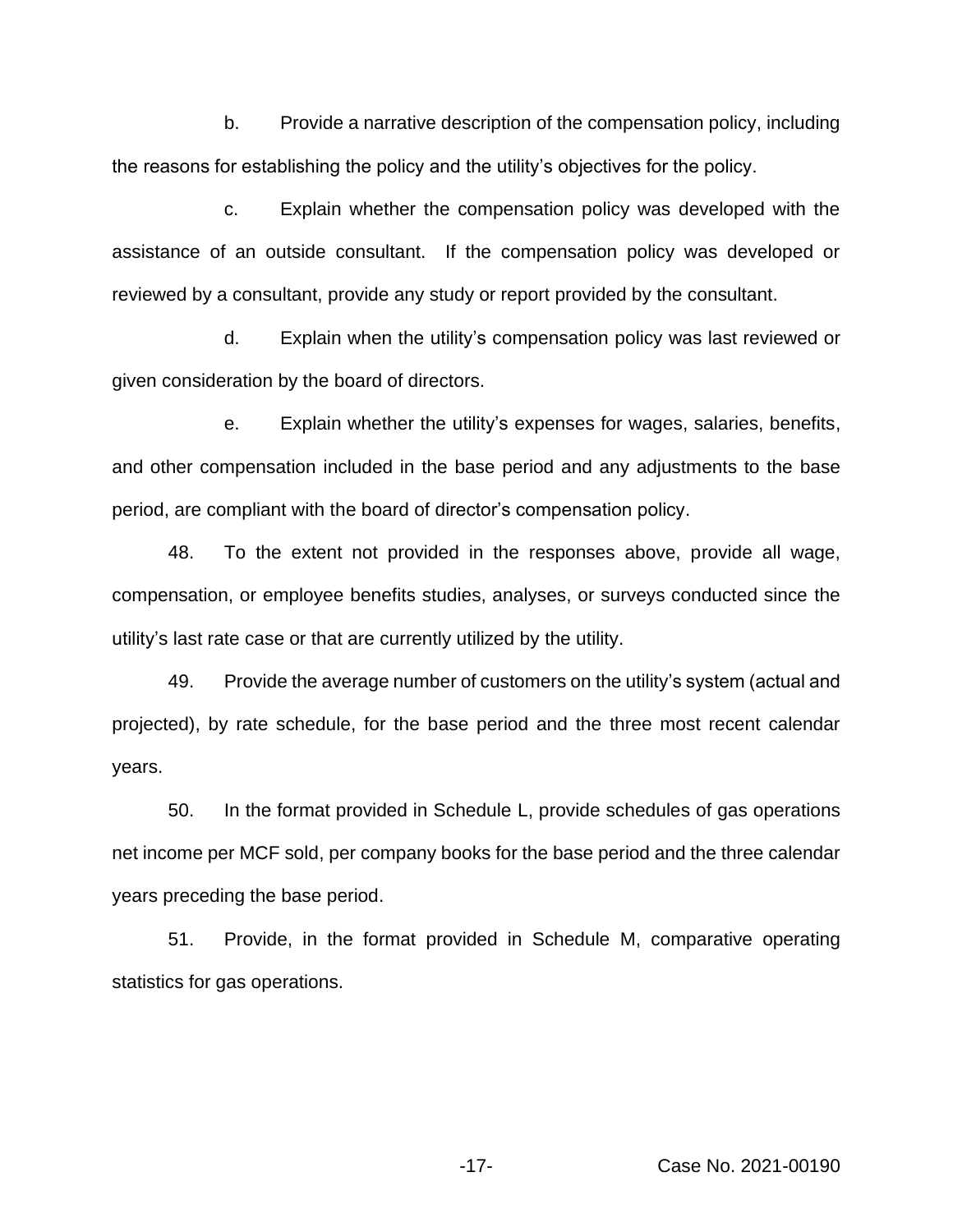52. For the historical portion of the base period and the five preceding calendar years, provide a schedule detailing all nonrecurring charges by customer class which includes:

- a. Type of charge;
- b. Amount billed;
- c. Amount recovered; and
- d. Number of times the charge was assessed.

53. For the forecasted portion of the base period and forecasted test year, provide a schedule detailing all nonrecurring charges by customer class which included:

- a. Type of charge;
- b. Revenues forecasted;
- c. Number of charges forecasted (except late payment penalties);
- d. Basis for late payment penalties; and
- e. Support of the nonrecurring charge.

54. To the extent not already provided, provide a copy of each cost of service study, billing analysis, and all exhibits and schedules that were prepared in the utility's rate application in Excel spreadsheet format with all formulas, columns, and rows unprotected and fully accessible.

55. To the extent not already provided, provide all workpapers, calculations, and assumptions the utility used to develop its forecasted test period financial information in Excel spreadsheet format with all formulas, columns, and rows unprotected and fully accessible.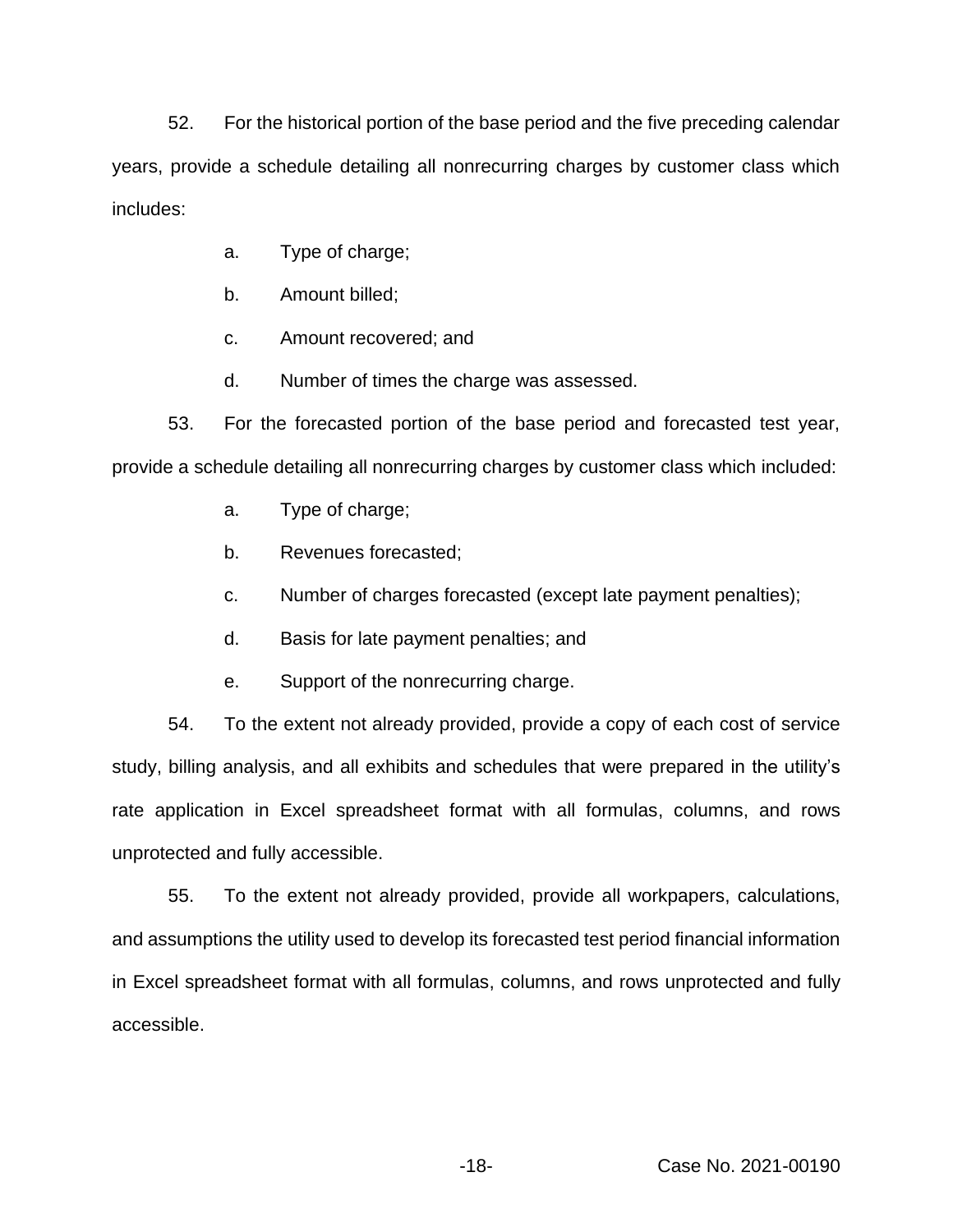$\omega$ 

Linda C. Bridwell, PE Executive Director Public Service Commission P.O. Box 615 Frankfort, KY 40602

DATED <u>\_\_MAY 28 2021 \_\_\_\_\_\_\_\_\_\_</u>\_\_\_

cc: Parties of Record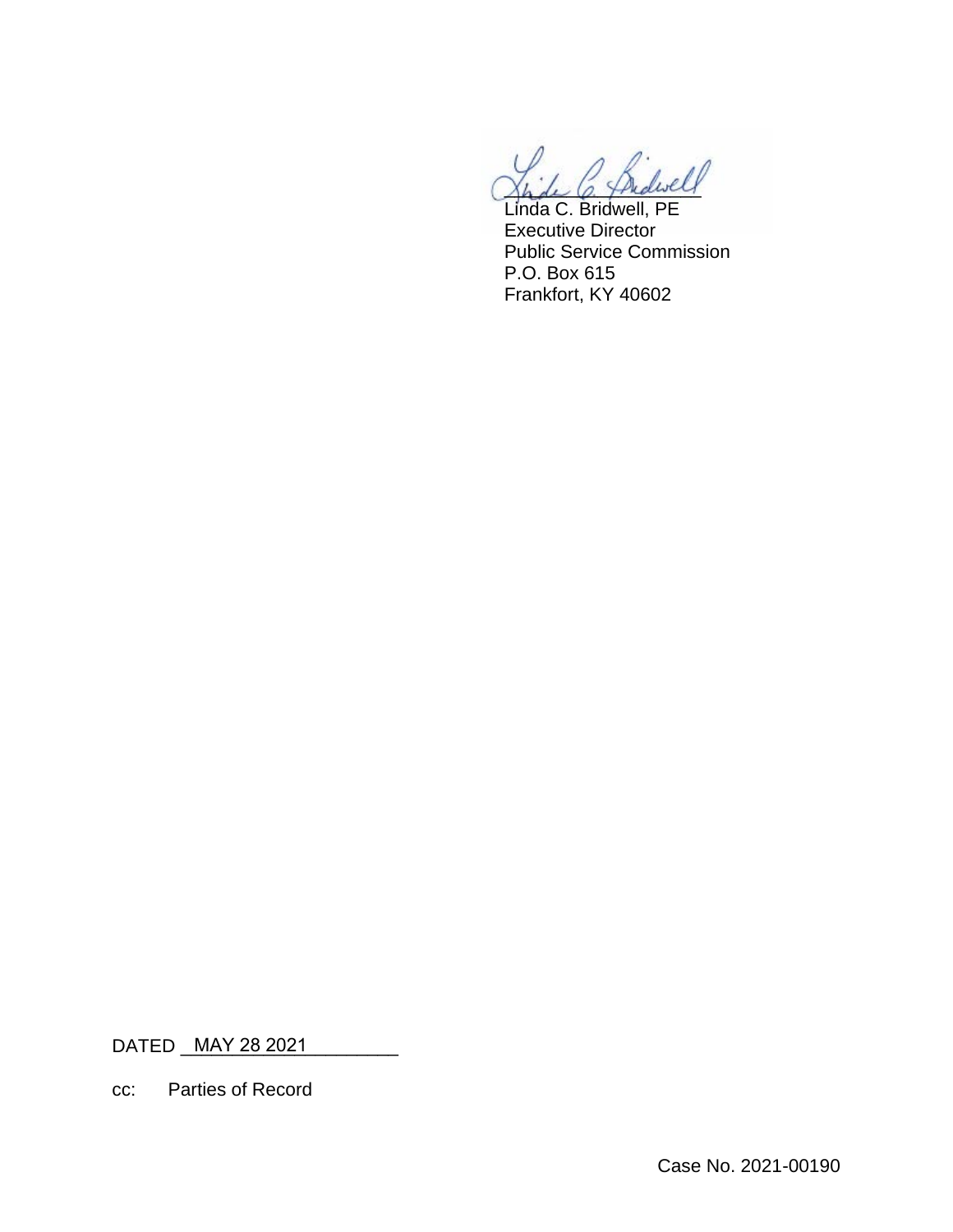|                                                     | Duke Kentucky<br>Case No. 2021-00190                                                   |                          |                          |                          |                          |                          |                          |                          |                          |                           |                           |                           | Schedule A |
|-----------------------------------------------------|----------------------------------------------------------------------------------------|--------------------------|--------------------------|--------------------------|--------------------------|--------------------------|--------------------------|--------------------------|--------------------------|---------------------------|---------------------------|---------------------------|------------|
|                                                     | <b>Comparison of Revenue Account Balances</b><br>With Those of the Preceding 12 months |                          |                          |                          |                          |                          |                          |                          |                          |                           |                           |                           |            |
|                                                     |                                                                                        |                          |                          |                          |                          | "000 Omitted"            |                          |                          |                          |                           |                           |                           |            |
| Account<br>Number<br>and<br>Account<br><b>Title</b> | 1 <sup>st</sup><br>Month                                                               | 2 <sup>nd</sup><br>Month | 3 <sup>rd</sup><br>Month | 4 <sup>th</sup><br>Month | 5 <sup>th</sup><br>Month | 6 <sup>th</sup><br>Month | 7 <sup>th</sup><br>Month | 8 <sup>th</sup><br>Month | 9 <sup>th</sup><br>Month | 10 <sup>th</sup><br>Month | 11 <sup>th</sup><br>Month | 12 <sup>th</sup><br>Month | Total      |
| <b>Base</b><br>Period                               |                                                                                        |                          |                          |                          |                          |                          |                          |                          |                          |                           |                           |                           |            |
| Previous<br>12 Months                               |                                                                                        |                          |                          |                          |                          |                          |                          |                          |                          |                           |                           |                           |            |
| Increase                                            |                                                                                        |                          |                          |                          |                          |                          |                          |                          |                          |                           |                           |                           |            |
| (Decrease)                                          |                                                                                        |                          |                          |                          |                          |                          |                          |                          |                          |                           |                           |                           |            |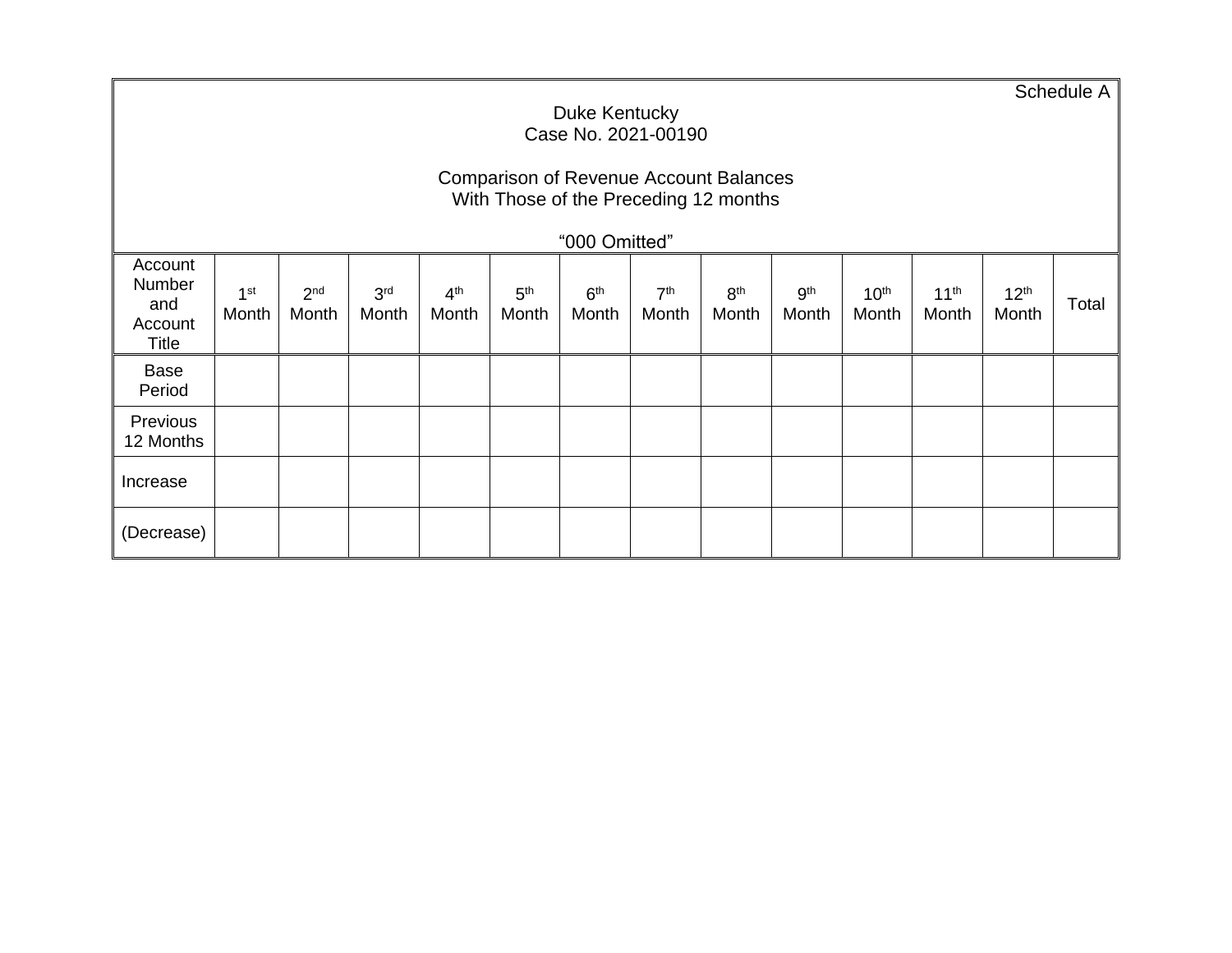Schedule B

#### Duke Kentucky Case No. 2021-00190 Analysis of Professional Services Expenses For the 12 Months Ended \_\_\_\_\_\_\_\_\_\_\_\_\_\_\_\_\_ Line No. Item (a) Rate Case (b) Annual Audit (c) Other (d) Total (e) 1. Legal 2. Engineering 3. Accounting 4. Other 5. Total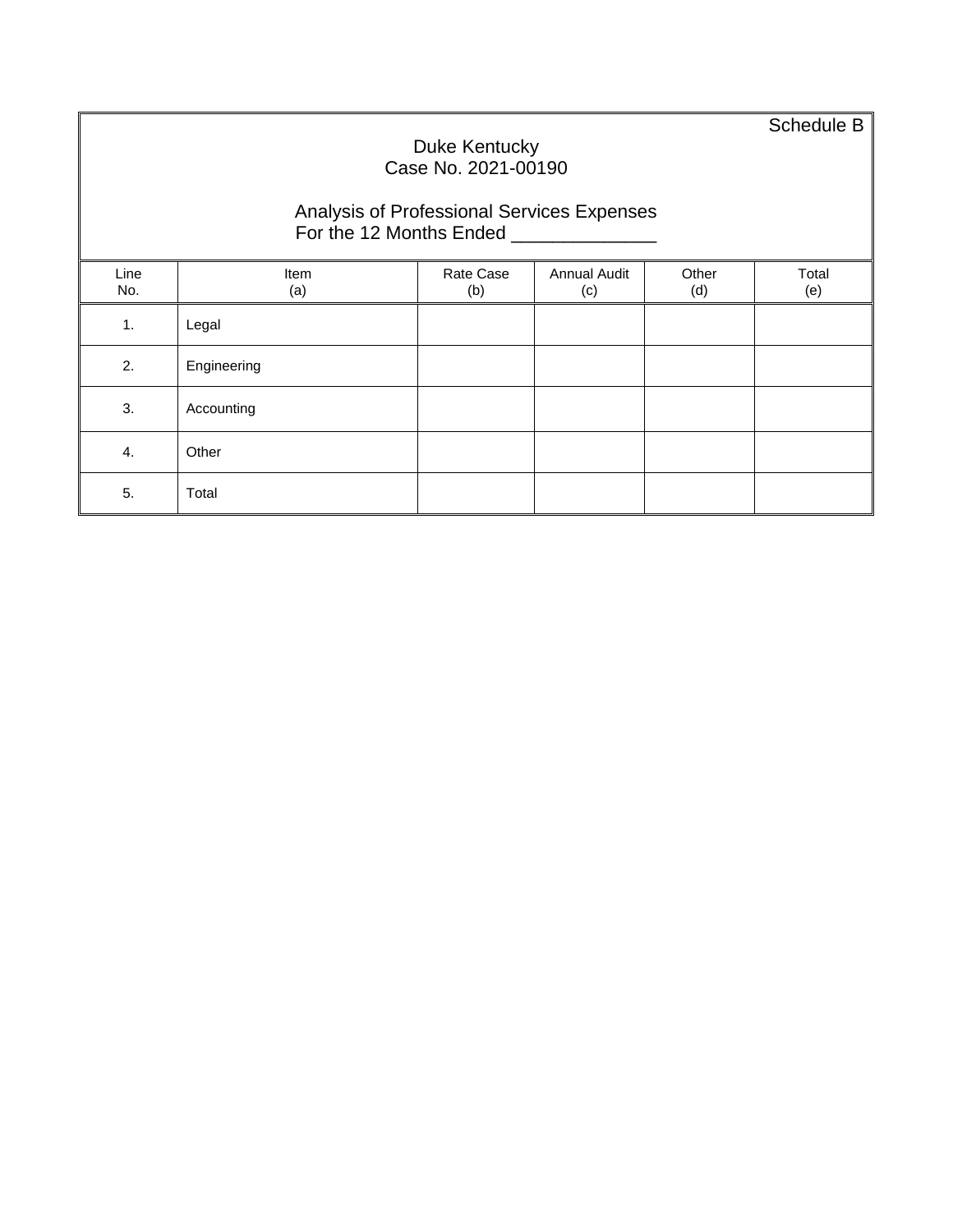Schedule C1

# Duke Kentucky Case No. 2021-00190

### Analysis of Advertising Expenses (Including Account No. 913) For the 12 Months Ended **Learn Contract Contract Contract Contract Contract Contract Contract Contract Contract**

| Line<br>No. | Item<br>(a)                                   | Sales or<br>Promotional<br>Advertising<br>(b) | Institutional<br>Advertising<br>(c) | Conservation<br>Advertising<br>(d) | Rate<br>Case<br>(e) | Other<br>(f) | Total<br>(g) |
|-------------|-----------------------------------------------|-----------------------------------------------|-------------------------------------|------------------------------------|---------------------|--------------|--------------|
| 1.          | Newspaper                                     |                                               |                                     |                                    |                     |              |              |
| 2.          | Magazines and Other                           |                                               |                                     |                                    |                     |              |              |
| 3.          | Television                                    |                                               |                                     |                                    |                     |              |              |
| 4.          | Radio                                         |                                               |                                     |                                    |                     |              |              |
| 5.          | <b>Direct Mail</b>                            |                                               |                                     |                                    |                     |              |              |
| 6.          | Sales Aids                                    |                                               |                                     |                                    |                     |              |              |
| 7.          | Total                                         |                                               |                                     |                                    |                     |              |              |
| 8.          | Amount Assigned to<br>Kentucky Jurisdictional |                                               |                                     |                                    |                     |              |              |

Note: Specify the purpose of the expenditures and the expected benefit to be derived.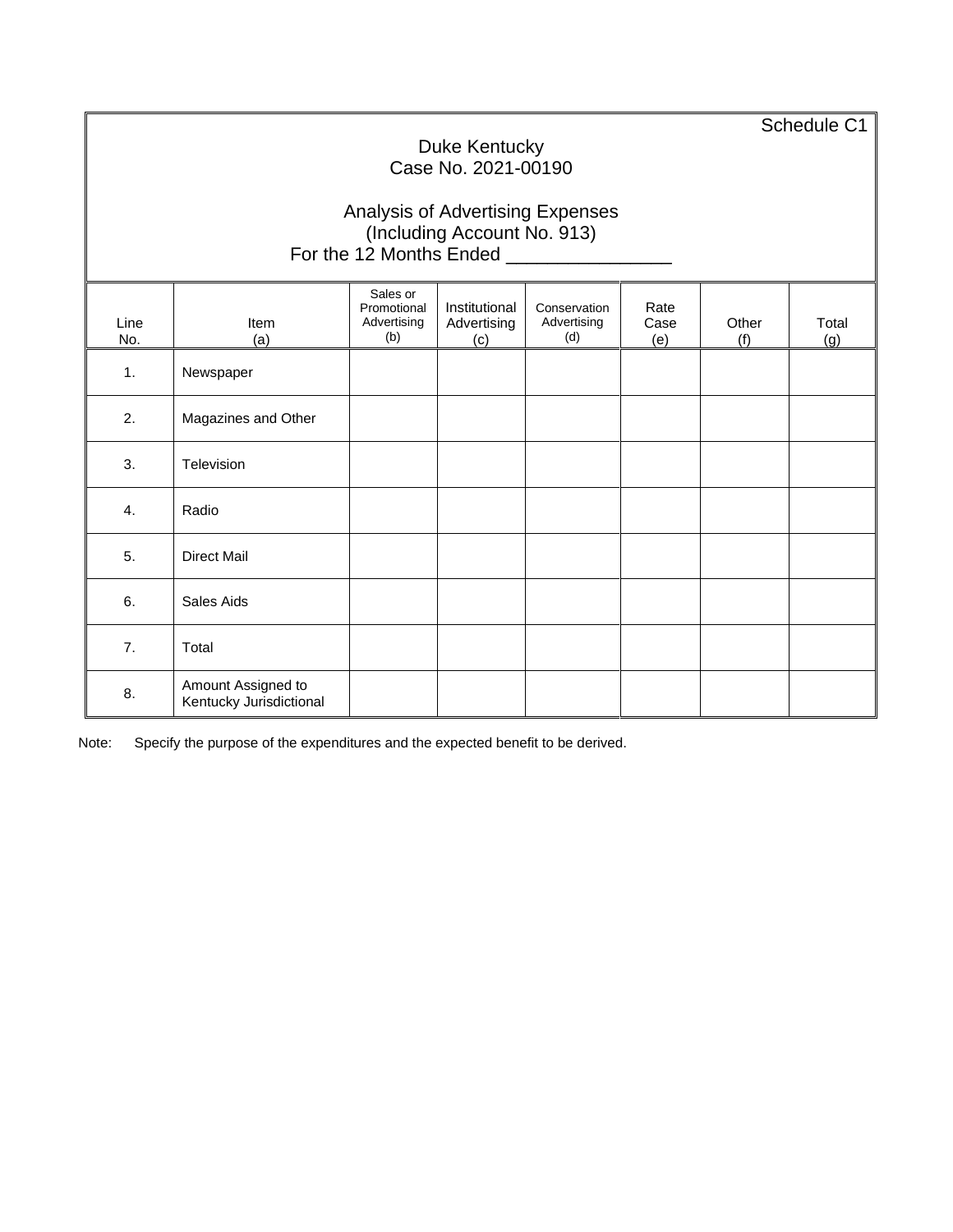Schedule C2

# Duke Kentucky Case No. 2021-00190

### Analysis of Account No. 930 – Miscellaneous General Expenses For the 12 Months Ended \_\_\_\_\_\_\_\_\_\_\_\_\_\_\_\_\_\_\_\_

| Line<br>No. | Item<br>(a)                                | Amount<br>(b) |
|-------------|--------------------------------------------|---------------|
| 1.          | <b>Industry Association Dues</b>           |               |
| 2.          | Stockholder and Debt Service Expenses      |               |
| 3.          | Institutional Advertising                  |               |
| 4.          | <b>Conservation Advertising</b>            |               |
| 5.          | Rate Department Load Studies               |               |
| 6.          | Director's Fees and Expenses               |               |
| 7.          | Dues and Subscriptions                     |               |
| 8.          | Miscellaneous                              |               |
| 9.          | Total                                      |               |
| 10.         | Amount Assigned to Kentucky Jurisdictional |               |

Note: Include detailed workpapers supporting this analysis. Expenditures under \$500 are to be grouped by the classes shown on this Schedule.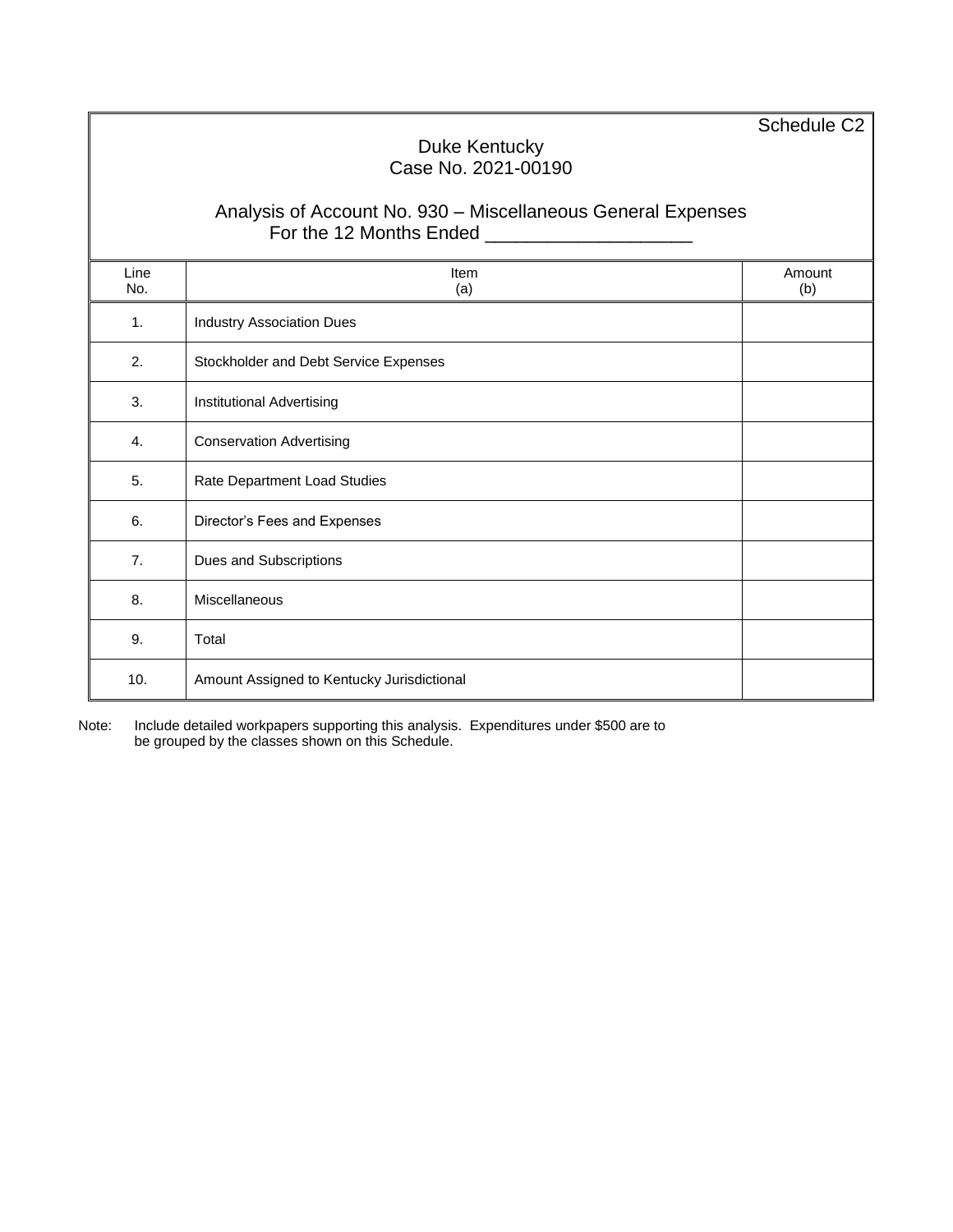Schedule C3

## Duke Kentucky Case No. 2021-00190

## Analysis of Account No. 426 – Other Income Deductions For the 12 Months Ended \_\_\_\_\_\_\_\_\_\_\_\_\_\_\_\_\_\_\_\_\_

| Line<br>No. | Item<br>(a)                 | Amount<br>(b) |
|-------------|-----------------------------|---------------|
| 1.          | Donations                   |               |
| 2.          | <b>Civic Activities</b>     |               |
| 3.          | <b>Political Activities</b> |               |
| 4.          | Other                       |               |
| 5.          | Total                       |               |

Note: Include detailed workpapers supporting this analysis. Expenditures under \$500 are to be grouped by the classes shown on this Schedule.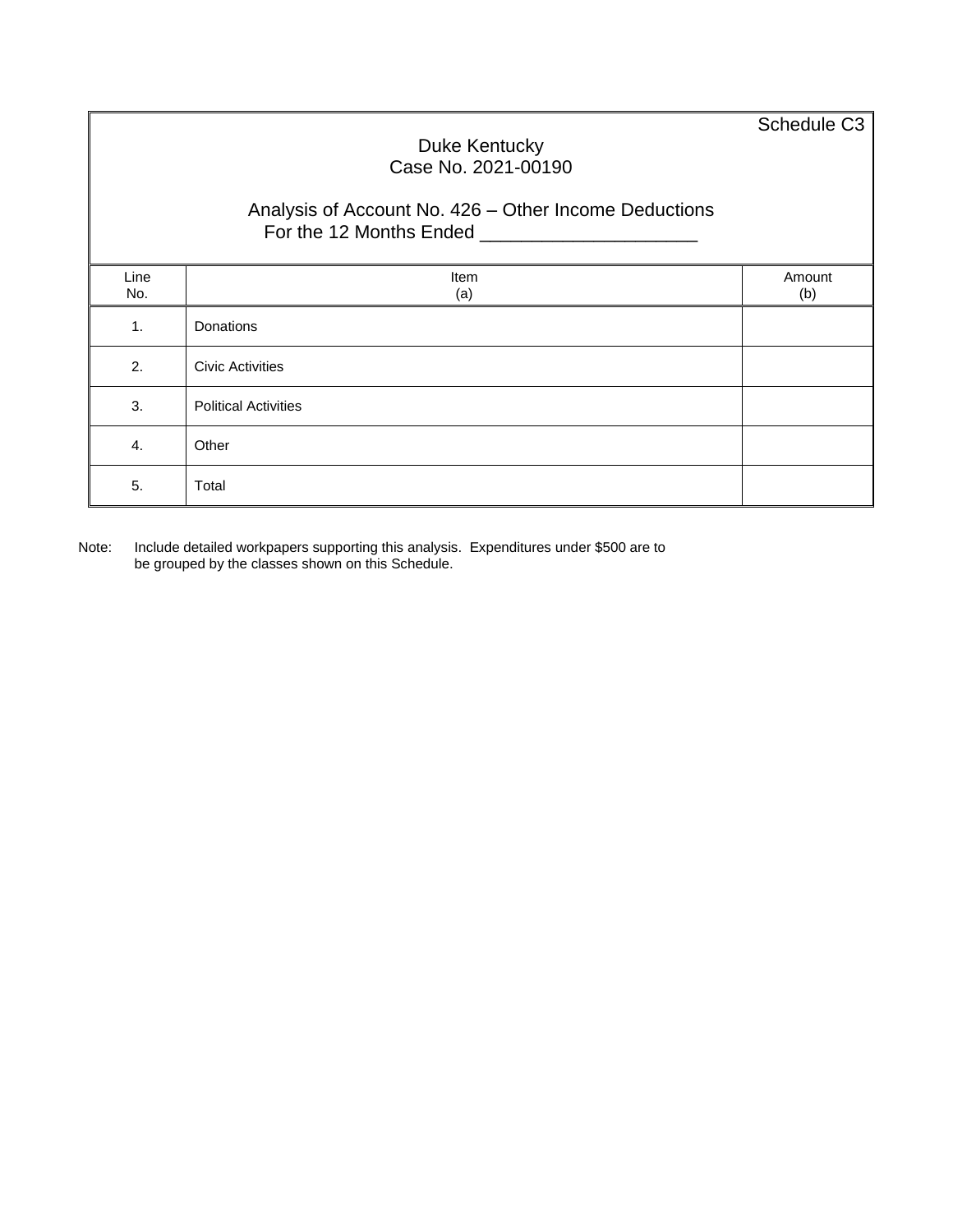Schedule D1

## Duke Kentucky Case No. 2021-00190

# Reconciliation of Book Net Income and Federal Taxable Income 12 Months Ended December 31, \_\_\_\_\_\_\_\_

|             |                                                                                                                                      |         | Total<br>Company |          | Operating      |  |  |  |  |  |
|-------------|--------------------------------------------------------------------------------------------------------------------------------------|---------|------------------|----------|----------------|--|--|--|--|--|
|             |                                                                                                                                      | Total   | Non-             | Kentucky | Other          |  |  |  |  |  |
| Line        | Item                                                                                                                                 | Company | Operating        | Retail   | Jurisdictional |  |  |  |  |  |
| No.         | (a)                                                                                                                                  | (b)     | (c)              | (d)      | (e)            |  |  |  |  |  |
| 1.          | Net income per books                                                                                                                 |         |                  |          |                |  |  |  |  |  |
| 2.          | Add income taxes:                                                                                                                    |         |                  |          |                |  |  |  |  |  |
| 3.          | Federal income tax - current                                                                                                         |         |                  |          |                |  |  |  |  |  |
| 4.          | Federal income tax - deferred depreciation                                                                                           |         |                  |          |                |  |  |  |  |  |
| 5.          | Federal income tax - deferred other                                                                                                  |         |                  |          |                |  |  |  |  |  |
| 6.          | Investment tax credit adjustment                                                                                                     |         |                  |          |                |  |  |  |  |  |
| 7.          | Federal income taxes charged to other<br>income and deductions                                                                       |         |                  |          |                |  |  |  |  |  |
| 8.          | State income taxes                                                                                                                   |         |                  |          |                |  |  |  |  |  |
| 9.          | State income taxes charged to other<br>income and deductions                                                                         |         |                  |          |                |  |  |  |  |  |
| 10.         | Total                                                                                                                                |         |                  |          |                |  |  |  |  |  |
| 11.         | Flow through items:                                                                                                                  |         |                  |          |                |  |  |  |  |  |
| 12.         | Add (itemize)                                                                                                                        |         |                  |          |                |  |  |  |  |  |
| 13.         | Deduct (itemize)                                                                                                                     |         |                  |          |                |  |  |  |  |  |
| 14.         | Book taxable income                                                                                                                  |         |                  |          |                |  |  |  |  |  |
| 15.         | Differences between book taxable income<br>and taxable income per tax return:                                                        |         |                  |          |                |  |  |  |  |  |
| 16.         | Add (itemize)                                                                                                                        |         |                  |          |                |  |  |  |  |  |
| 17.         | Deduct (itemize)                                                                                                                     |         |                  |          |                |  |  |  |  |  |
| 18.         | Taxable income per return                                                                                                            |         |                  |          |                |  |  |  |  |  |
| Note: $(1)$ | Provide a calculation of the amount shown on Lines 3 through 7 above.                                                                |         |                  |          |                |  |  |  |  |  |
|             | (2) Provide workpapers supporting each calculation including the depreciation for straight-line tax and                              |         |                  |          |                |  |  |  |  |  |
|             | accelerated tax depreciation.<br>(3) Provide a schedule setting forth the basis of allocation of each item of revenue or cost above. |         |                  |          |                |  |  |  |  |  |
|             |                                                                                                                                      |         |                  |          |                |  |  |  |  |  |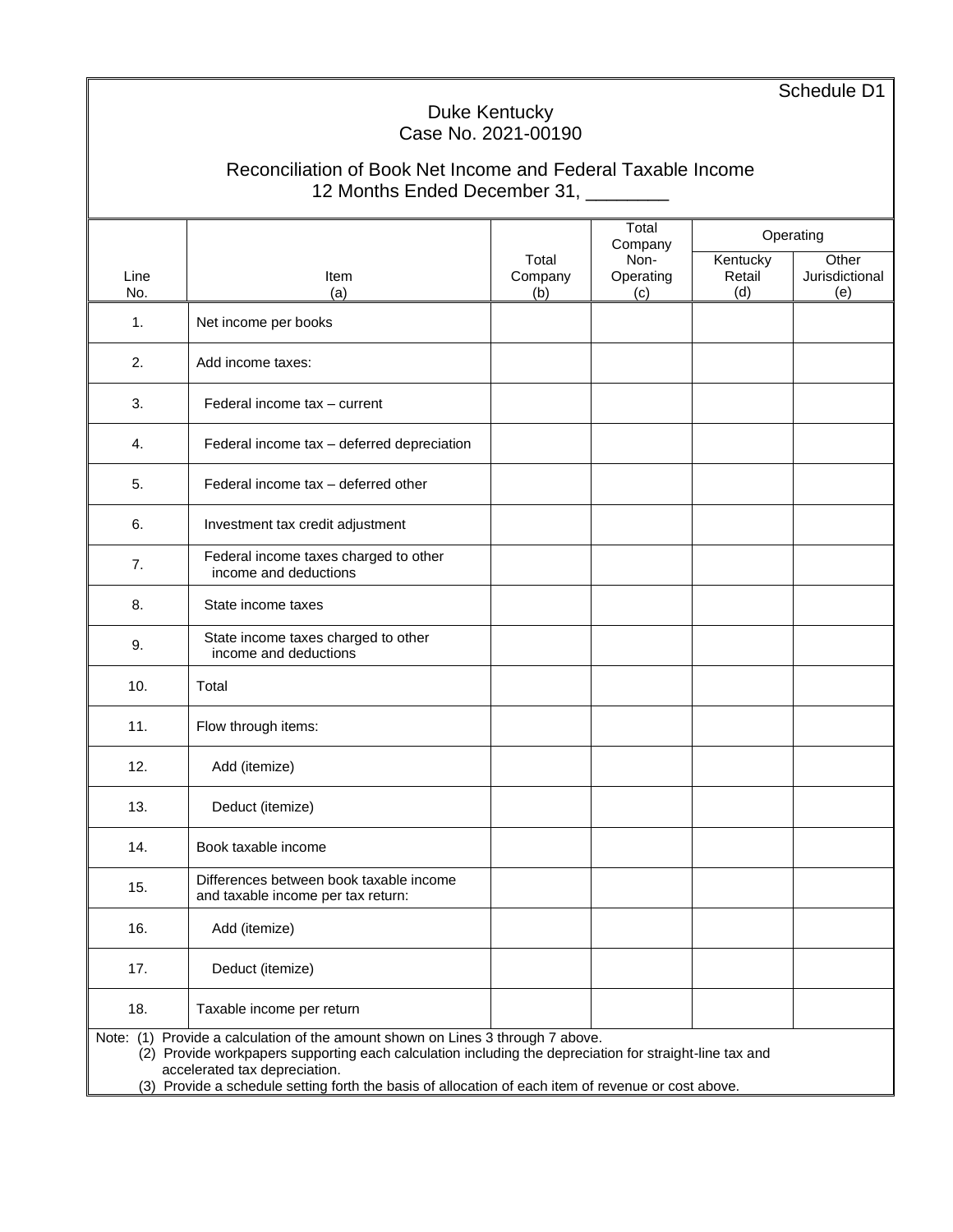Schedule D<sub>2</sub>

# Duke Kentucky Case No. 2021-00190

# Reconciliation of Book Net Income and State Taxable Income 12 Months Ended December 31,

|      |                                                                                                               |         | Total<br>Company |          | Operating      |
|------|---------------------------------------------------------------------------------------------------------------|---------|------------------|----------|----------------|
|      |                                                                                                               | Total   | Non-             | Kentucky | Other          |
| Line | <b>Item</b>                                                                                                   | Company | Operating        | Retail   | Jurisdictional |
| No.  | (a)                                                                                                           | (b)     | (c)              | (d)      | (e)            |
| 1.   | Net income per books                                                                                          |         |                  |          |                |
| 2.   | Add income taxes:                                                                                             |         |                  |          |                |
| 3.   | Federal income tax - current                                                                                  |         |                  |          |                |
| 4.   | Federal income tax - deferred depreciation                                                                    |         |                  |          |                |
| 5.   | Federal income tax - deferred other                                                                           |         |                  |          |                |
| 6.   | Investment tax credit adjustment                                                                              |         |                  |          |                |
| 7.   | Federal income taxes charged to other<br>income and deductions                                                |         |                  |          |                |
| 8.   | State income taxes                                                                                            |         |                  |          |                |
| 9.   | State income taxes charged to other<br>income and deductions                                                  |         |                  |          |                |
| 10.  | Total                                                                                                         |         |                  |          |                |
| 11.  | Flow through items:                                                                                           |         |                  |          |                |
| 12.  | Add (itemize)                                                                                                 |         |                  |          |                |
| 13.  | Deduct (itemize)                                                                                              |         |                  |          |                |
| 14.  | Book taxable income                                                                                           |         |                  |          |                |
| 15.  | Differences between book taxable income<br>and taxable income per tax return:                                 |         |                  |          |                |
| 16.  | Add (itemize)                                                                                                 |         |                  |          |                |
| 17.  | Deduct (itemize)                                                                                              |         |                  |          |                |
| 18.  | Taxable income per return                                                                                     |         |                  |          |                |
|      | Note: (1) Provide a calculation of the amount shown on Lines 3 through 7 above.                               |         |                  |          |                |
|      | (2) Provide workpapers supporting each calculation including the depreciation for straight-line tax and       |         |                  |          |                |
|      | accelerated tax depreciation.                                                                                 |         |                  |          |                |
|      | (3) Provide a schedule setting forth the basis of allocation of each item of revenue or cost allocated above. |         |                  |          |                |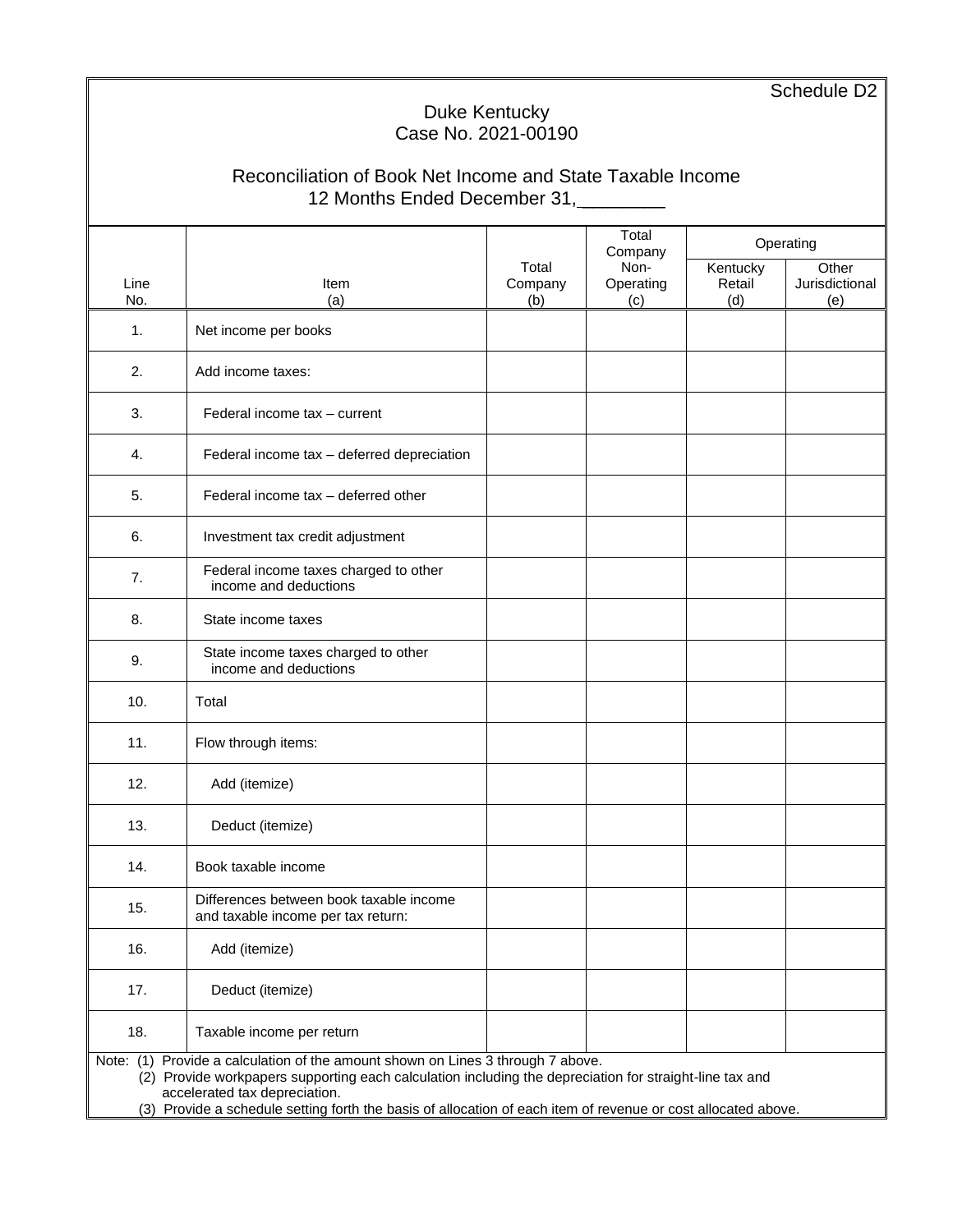Schedule D3 Duke Kentucky Case No. 2021-00190 Analysis of Other Operating Taxes 12 Months Ended December 31, \_\_\_\_\_\_ "000 Omitted" Line No. Item (a) Charged Expense  $(b)$ Charged to **Construction** (c) Charged to **Other** Accounts (1) (d) **Amounts** Accrued (e) Amount Paid (f) 1. **Kentucky Retail** (a) State income (b) Franchise fees (c) Ad valorem (d) Payroll (employers portion) (e) Other taxes 2.  $\boxed{\phantom{0} \text{Total Retail [L1(a) through L1(e)]}}$ 3. Other jurisdictions Total per books (L2 and L3)

(1) Explain items in this Column.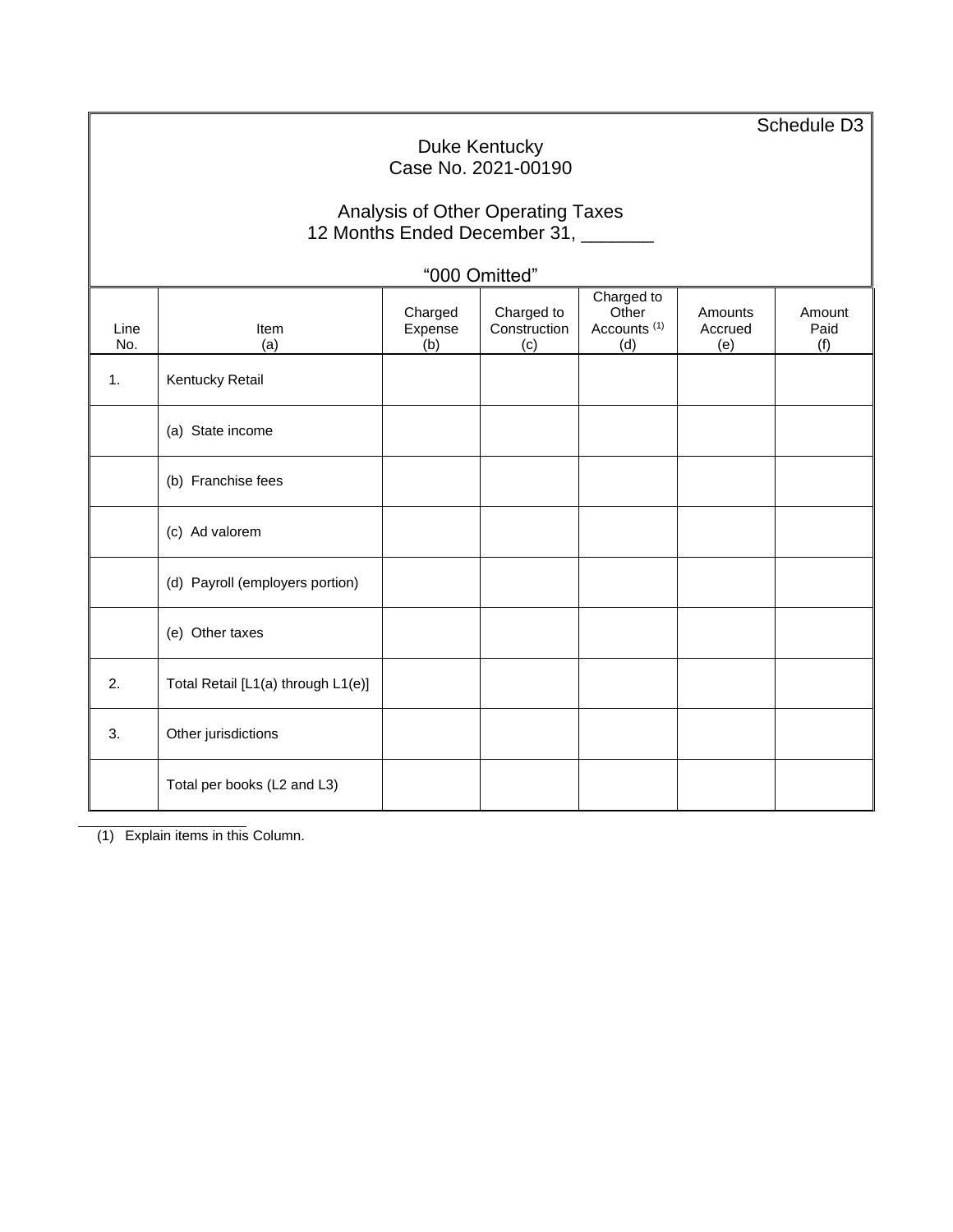Schedule E1

### Duke Kentucky Case No. 2021-00190

### Calculation of Average Capital Structure 12 Months Ended \_\_\_\_\_\_\_\_\_\_\_\_\_\_\_\_\_\_\_\_\_\_\_\_\_\_\_

# "000 Omitted"

|             |                                 |        | 5 <sup>th</sup> Year |        | 4 <sup>th</sup> Year |        | 3rd Year |        | 2 <sup>nd</sup> Year |        | 1 <sup>st</sup> Year |        | Latest Available<br>Quarter |  |
|-------------|---------------------------------|--------|----------------------|--------|----------------------|--------|----------|--------|----------------------|--------|----------------------|--------|-----------------------------|--|
| Line<br>No. | Type of Capital                 | Amount | Ratio                | Amount | Ratio                | Amount | Ratio    | Amount | Ratio                | Amount | Ratio                | Amount | Ratio                       |  |
| 1.          | Long-Term Debt                  |        |                      |        |                      |        |          |        |                      |        |                      |        |                             |  |
| 2.          | Short-Term Debt                 |        |                      |        |                      |        |          |        |                      |        |                      |        |                             |  |
| 3.          | Preferred &<br>Preference Stock |        |                      |        |                      |        |          |        |                      |        |                      |        |                             |  |
| 4.          | Common Equity                   |        |                      |        |                      |        |          |        |                      |        |                      |        |                             |  |
| 5.          | Other (Itemize<br>by type)      |        |                      |        |                      |        |          |        |                      |        |                      |        |                             |  |
| 6.          | Total<br>Capitalization         |        |                      |        |                      |        |          |        |                      |        |                      |        |                             |  |

Instructions: If the applicant is a member of an affiliated group, the above data is to be provided for the parent company and the system consolidated.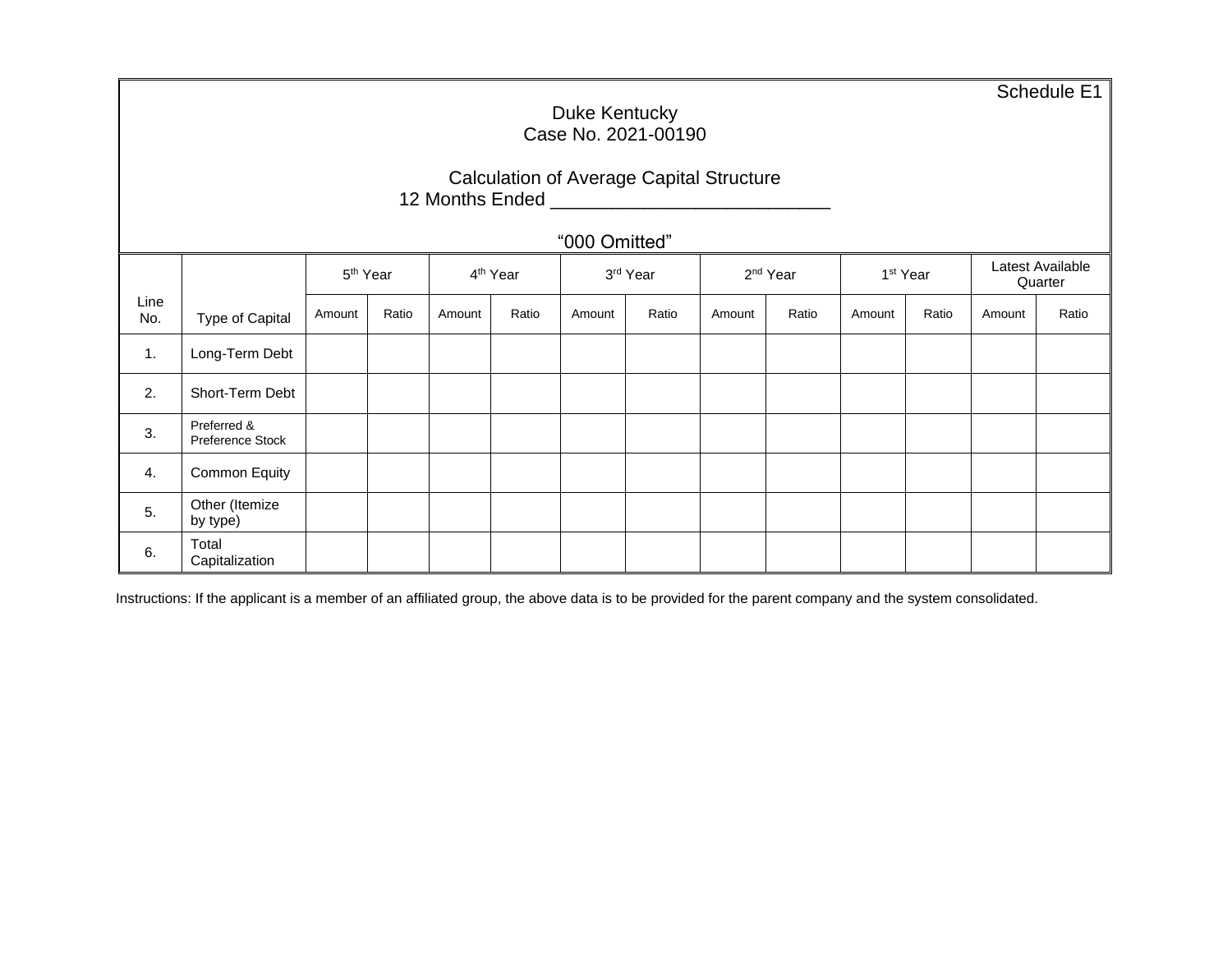Schedule E2

### Duke Kentucky Case No. 2021-00190

# Calculation of Average Capital Structure 12 Months Ended December 31, \_\_\_\_\_\_\_\_\_\_\_\_

"000 Omitted"

| Line No. | Item<br>(a)                                          | <b>Total Capital</b><br>(b) | Long-Term<br>Debt<br>(c) | Short-Term<br>Debt<br>(d) | Preferred<br>Stock<br>(e) | Common<br><b>Stock</b><br>(f) | Retained<br>Earnings<br>(g) | Total<br>Common<br>Equity<br>(h) |
|----------|------------------------------------------------------|-----------------------------|--------------------------|---------------------------|---------------------------|-------------------------------|-----------------------------|----------------------------------|
| 1.       | Balance at beginning of most recent calendar<br>year |                             |                          |                           |                           |                               |                             |                                  |
| 2.       | 1 <sup>st</sup> Month                                |                             |                          |                           |                           |                               |                             |                                  |
| 3.       | 2 <sup>nd</sup> Month                                |                             |                          |                           |                           |                               |                             |                                  |
| 4.       | 3rd Month                                            |                             |                          |                           |                           |                               |                             |                                  |
| 5.       | 4 <sup>th</sup> Month                                |                             |                          |                           |                           |                               |                             |                                  |
| 6.       | 5 <sup>th</sup> Month                                |                             |                          |                           |                           |                               |                             |                                  |
| 7.       | 6 <sup>th</sup> Month                                |                             |                          |                           |                           |                               |                             |                                  |
| 8.       | 7 <sup>th</sup> Month                                |                             |                          |                           |                           |                               |                             |                                  |
| 9.       | 8 <sup>th</sup> Month                                |                             |                          |                           |                           |                               |                             |                                  |
| 10.      | 9 <sup>th</sup> Month                                |                             |                          |                           |                           |                               |                             |                                  |
| 11.      | 10 <sup>th</sup> Month                               |                             |                          |                           |                           |                               |                             |                                  |
| 12.      | 11 <sup>th</sup> Month                               |                             |                          |                           |                           |                               |                             |                                  |
| 13.      | 12 <sup>th</sup> Month                               |                             |                          |                           |                           |                               |                             |                                  |
| 14.      | Total (L1 through L13)                               |                             |                          |                           |                           |                               |                             |                                  |
| 15.      | Average Balance (L14 / 13)                           |                             |                          |                           |                           |                               |                             |                                  |
| 16.      | Average Capitalization Ratios                        |                             |                          |                           |                           |                               |                             |                                  |
| 17.      | End-of-period Capitalization Ratios                  |                             |                          |                           |                           |                               |                             |                                  |

Instructions: 1. If applicable, provide an additional schedule in the above format excluding common equity in subsidiaries from the total company capital structure. Show the amount of common equity excluded.

2. Include premium class of stock.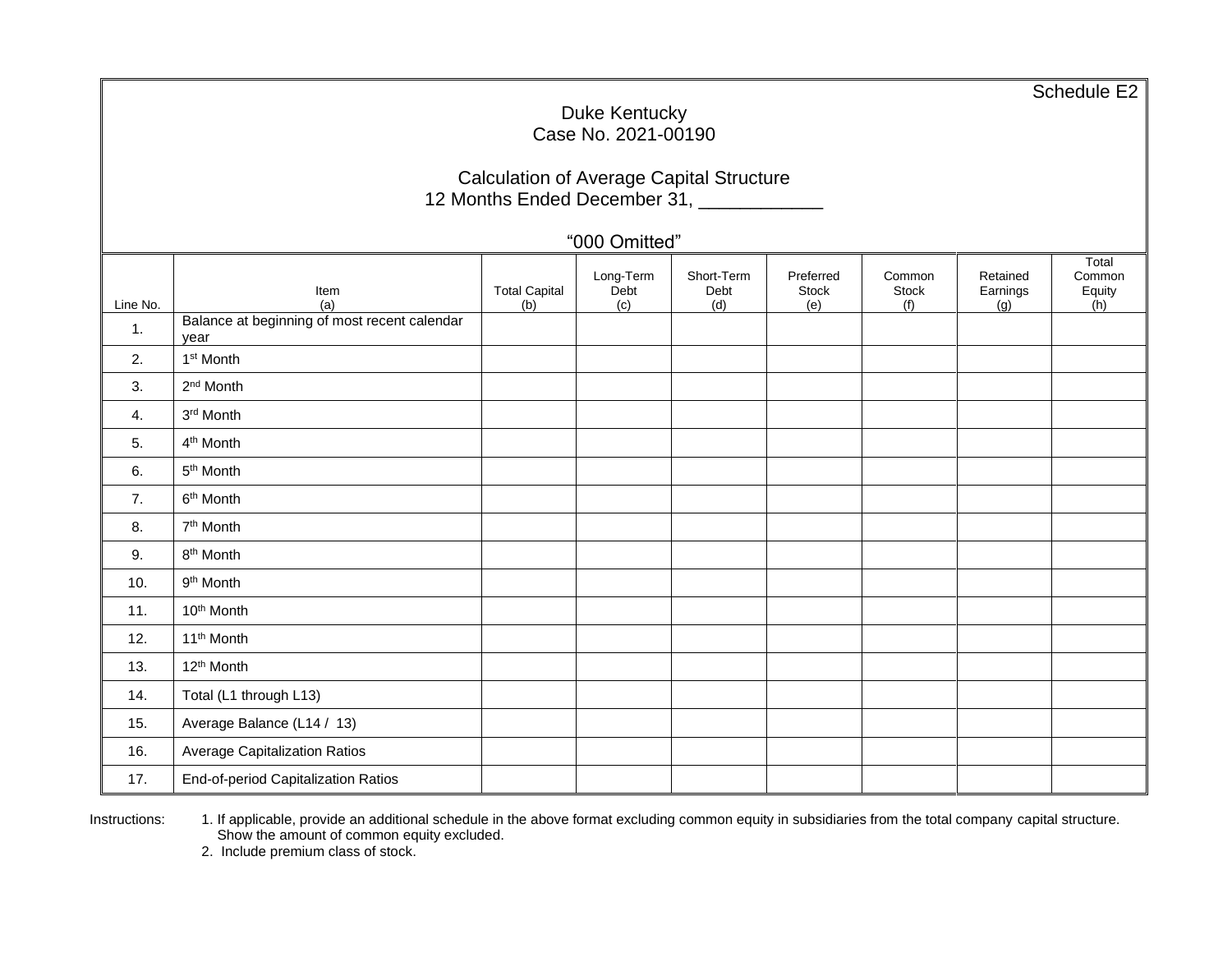|             | Schedule F1<br>Duke Kentucky<br>Case No. 2021-00190                                                                    |              |                        |                    |                            |                         |                          |                      |            |              |  |  |
|-------------|------------------------------------------------------------------------------------------------------------------------|--------------|------------------------|--------------------|----------------------------|-------------------------|--------------------------|----------------------|------------|--------------|--|--|
|             | Schedule of Outstanding Long-Term Debt<br>For the Year Ended December 31,                                              |              |                        |                    |                            |                         |                          |                      |            |              |  |  |
|             | Annualized<br><b>Bond</b><br>Rating at<br>Cost<br>Coupon                                                               |              |                        |                    |                            |                         |                          |                      |            |              |  |  |
|             | Type of                                                                                                                | Date of      | Date of                | Amount             | Interest                   | <b>Cost Rate</b>        | <b>Cost Rate</b>         | Time of              | Type of    | Col. (d) $x$ |  |  |
| Line<br>No. | Debt Issue<br>(a)                                                                                                      | Issue<br>(b) | <b>Maturity</b><br>(c) | Outstanding<br>(d) | Rate <sup>(1)</sup><br>(e) | at Issue <sup>(2)</sup> | at Maturity $(3)$<br>(g) | $Issue^{(4)}$<br>(h) | Obligation | Col. (g)     |  |  |
|             | Total Long-Term Debt and<br><b>Annualized Cost</b><br><b>Annualized Cost Rate</b><br>[Total Col. (j) / Total Col. (d)] |              |                        |                    |                            |                         |                          |                      |            |              |  |  |

(1) Nominal Rate

- (2) Nominal Rate plus Discount or Premium Amortization
- (3) Nominal Rate plus Discount or Premium Amortization and Issuance Cost

(4) Standard and Poor's, Moody, etc.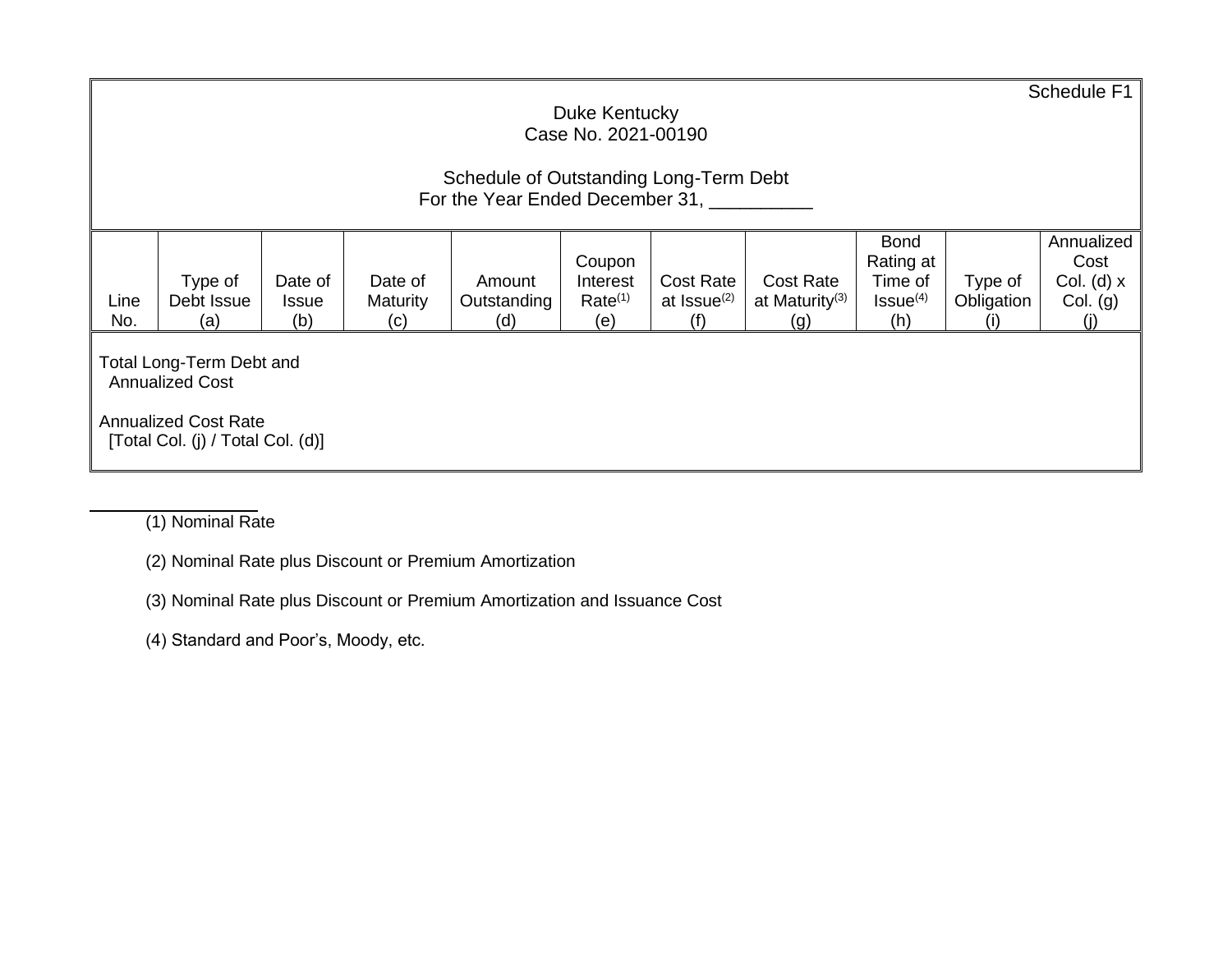|                                                                     | Schedule F <sub>2</sub><br>Duke Kentucky<br>Case No. 2021-00190                                                                                                                                                                                                                                                                                                                                                                         |  |  |  |  |  |  |  |  |  |  |
|---------------------------------------------------------------------|-----------------------------------------------------------------------------------------------------------------------------------------------------------------------------------------------------------------------------------------------------------------------------------------------------------------------------------------------------------------------------------------------------------------------------------------|--|--|--|--|--|--|--|--|--|--|
| Schedule of Short-Term Debt<br>For the 12 Months Ended December 31, |                                                                                                                                                                                                                                                                                                                                                                                                                                         |  |  |  |  |  |  |  |  |  |  |
| Line No.                                                            | Annualized Interest<br>Nominal Interest<br><b>Effective Interest</b><br>Type of Debt<br>Date of<br>Cost<br>Date of<br>Amount<br>Instrument<br><b>Maturity</b><br>Outstanding<br>Rate<br>Rate<br>Col. (f) $x$ Col. (d)<br><b>Issue</b><br>(b)<br>(a)<br>(d)<br>(f)<br>(e)<br>$\left( c\right)$<br>(g)                                                                                                                                    |  |  |  |  |  |  |  |  |  |  |
|                                                                     | <b>Total Short-Term Debt</b><br>Annualized Cost Rate [Total Col. (g) / Total Col. (d)]<br>Actual Interest Paid or Accrued on Short-Term Debt<br>During the Test Year [Report in Col. (g) of this Schedule]<br>Average Short-Term Debt - Schedule E2<br>Line 15 Col. (d) [Report in Col. (g) of this Schedule]<br><b>Test-Year Interest Rate</b><br>[Actual Interest / Average Short-Term Debt]<br>[Report in Col. (f) of this Schedule] |  |  |  |  |  |  |  |  |  |  |

Note: In all instances in which the Effective Interest Rate is different from the Nominal Interest Rate, provide a calculation of the Effective Interest Rate in sufficient detail to show the items of costs which cause the difference.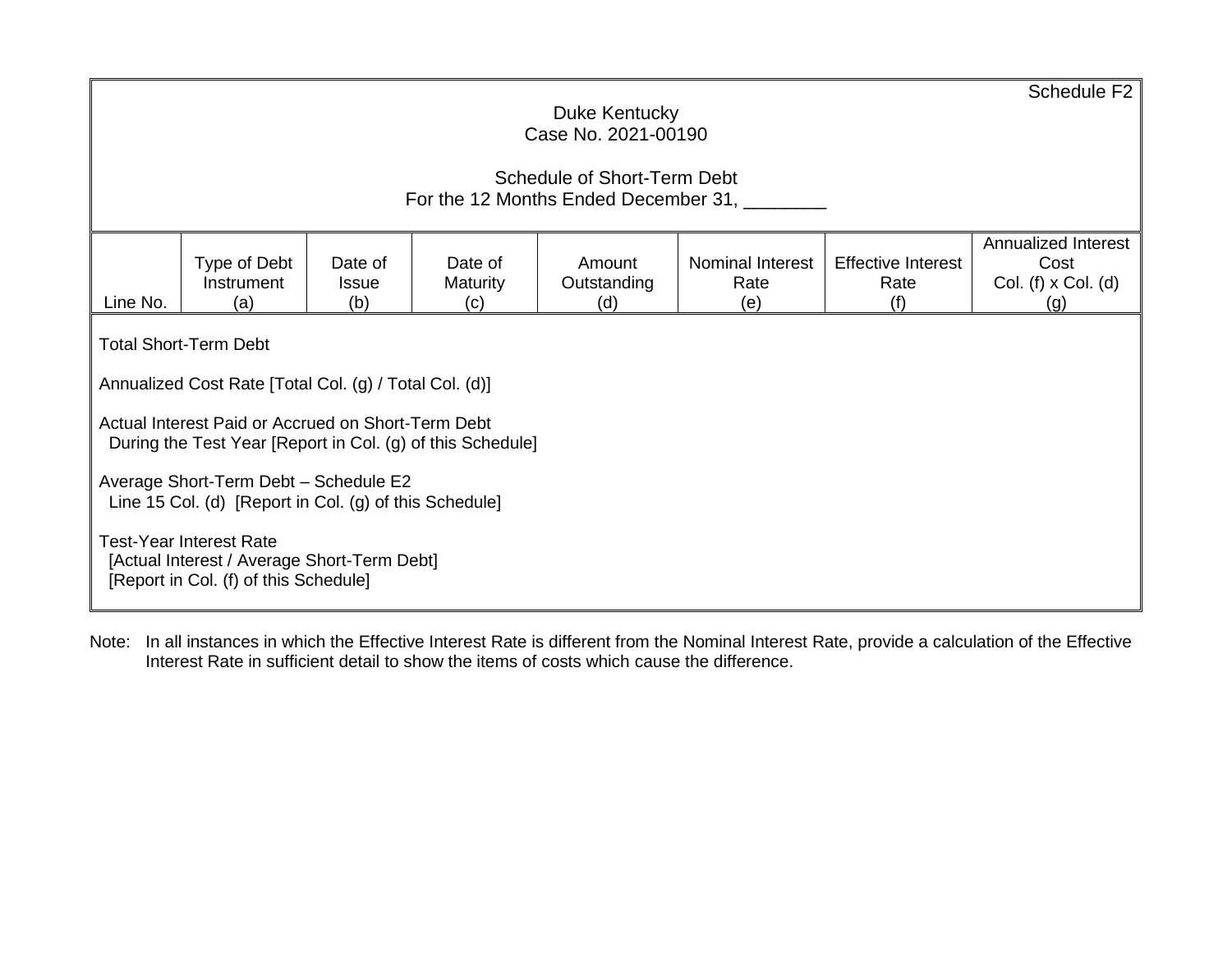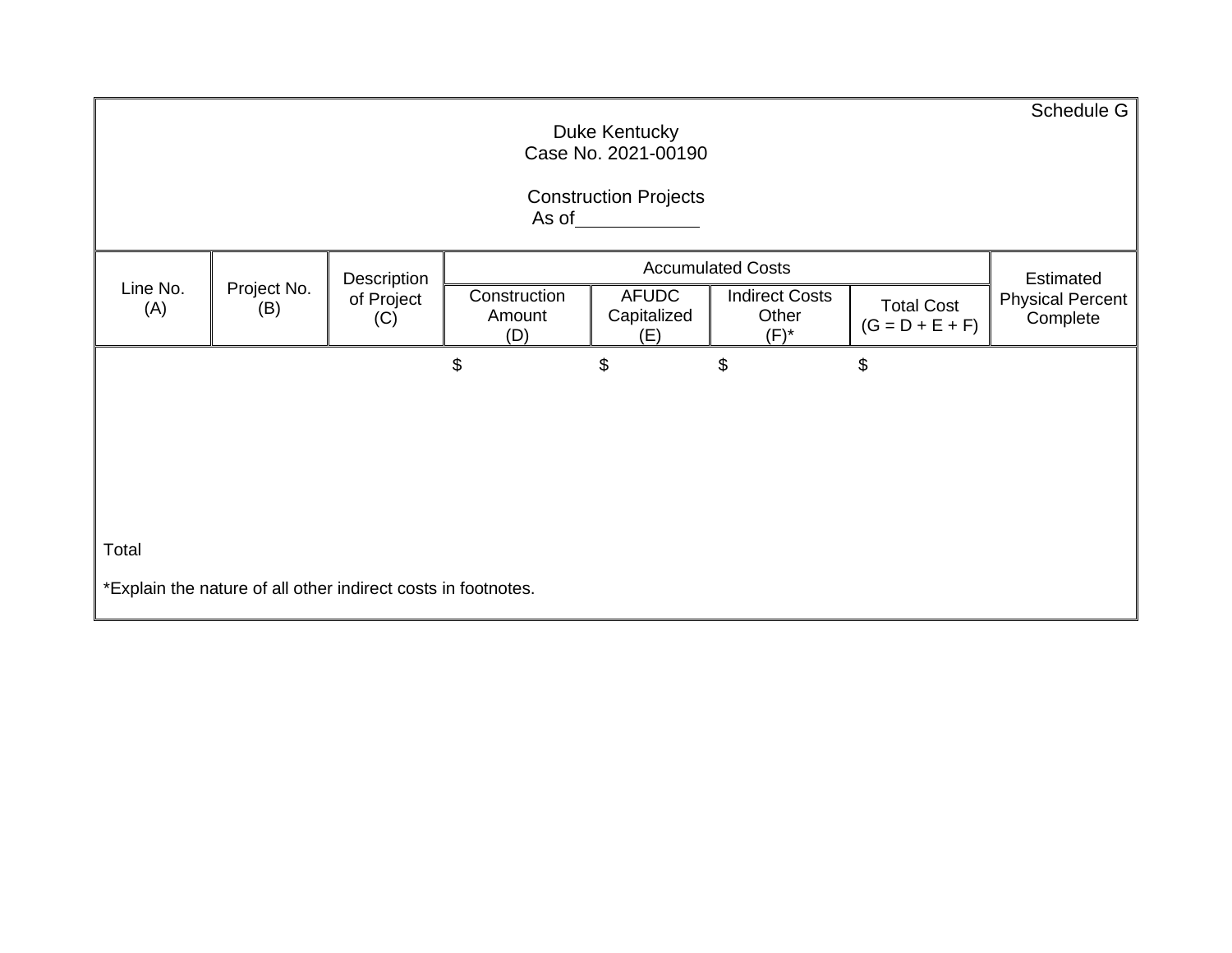|                 |                                                                                                                                                                                                                                                                                                                                                                     |  |  | Duke Kentucky<br>Case No. 2021-00190 |                |    |    | Schedule H |  |  |  |  |
|-----------------|---------------------------------------------------------------------------------------------------------------------------------------------------------------------------------------------------------------------------------------------------------------------------------------------------------------------------------------------------------------------|--|--|--------------------------------------|----------------|----|----|------------|--|--|--|--|
|                 | Construction Work in Progress - Percent Complete*<br>As of <u>the contract of the contract of the contract of the contract of the contract of the contract of the contract of the contract of the contract of the contract of the contract of the contract of the contract of the con</u>                                                                           |  |  |                                      |                |    |    |            |  |  |  |  |
| Line No.<br>(A) | Estimated<br>Date<br>Original<br>Percent of<br>Most Recent<br><b>Total Project</b><br>Percent of Total<br>Project<br>Project No.<br>Elapsed<br><b>Budget</b><br>Construction<br><b>Budget</b><br>Completion<br>Expenditures<br>Expenditures<br>Estimate<br>Estimate<br>Work Began<br>(B)<br>Time<br>$(I) = (G/H)$<br>Date<br>(H)<br>(F)<br>(G)<br>(C)<br>(E)<br>(D) |  |  |                                      |                |    |    |            |  |  |  |  |
|                 |                                                                                                                                                                                                                                                                                                                                                                     |  |  |                                      | $\mathfrak{S}$ | \$ | \$ |            |  |  |  |  |
|                 |                                                                                                                                                                                                                                                                                                                                                                     |  |  |                                      |                |    |    |            |  |  |  |  |
|                 |                                                                                                                                                                                                                                                                                                                                                                     |  |  |                                      |                |    |    |            |  |  |  |  |
|                 | * Should be based on expenditures including AFUDC.                                                                                                                                                                                                                                                                                                                  |  |  |                                      |                |    |    |            |  |  |  |  |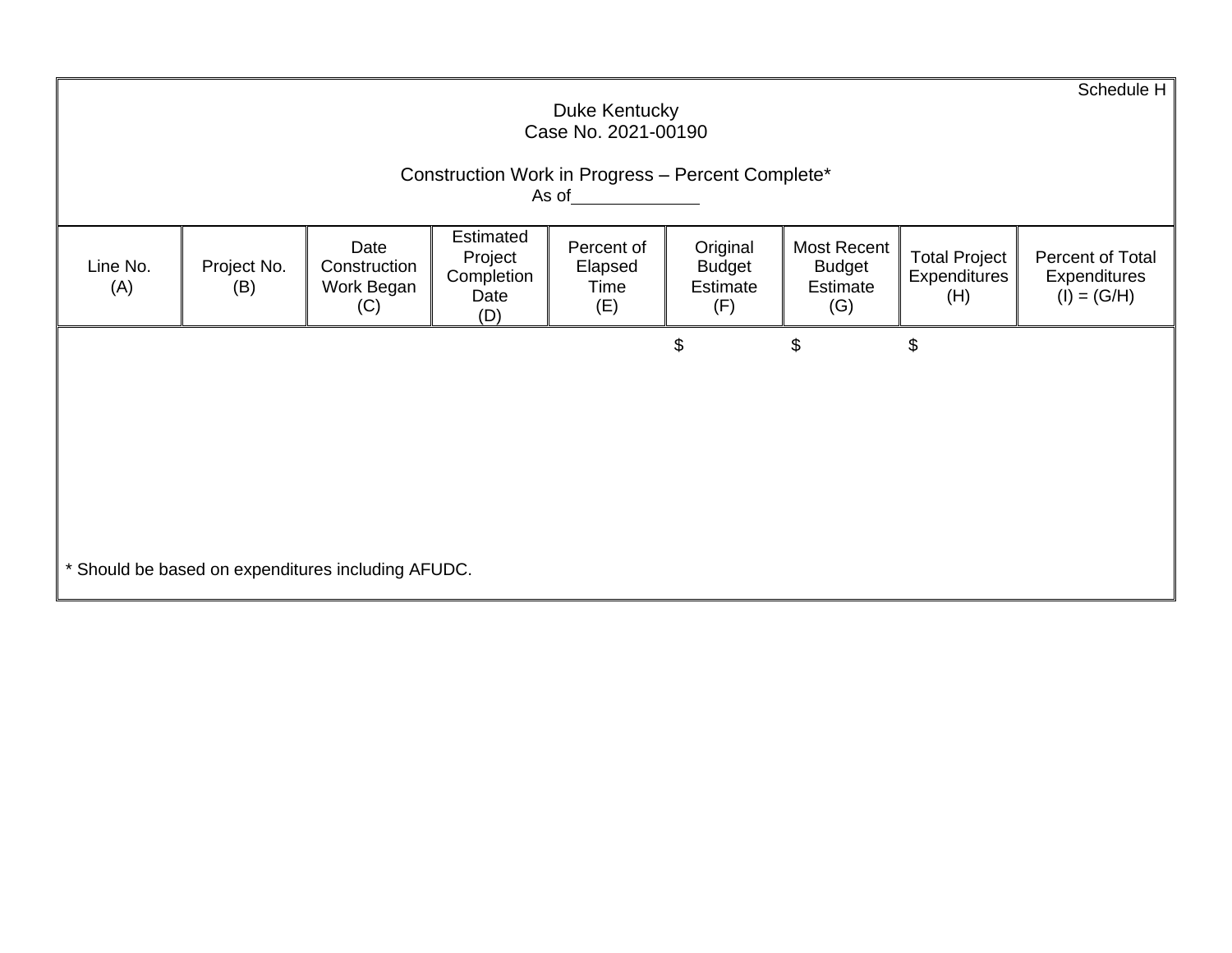|                                                                                                                                                                                                                                                                                                                                                                                                                                | Duke Kentucky<br>Case No. 2021-00190 |  |  |  |  |  |  |  |  |  |                         |                       | Schedule I1 |
|--------------------------------------------------------------------------------------------------------------------------------------------------------------------------------------------------------------------------------------------------------------------------------------------------------------------------------------------------------------------------------------------------------------------------------|--------------------------------------|--|--|--|--|--|--|--|--|--|-------------------------|-----------------------|-------------|
| <b>Construction Projects</b><br>For 5 Years Ended December 31,                                                                                                                                                                                                                                                                                                                                                                 |                                      |  |  |  |  |  |  |  |  |  |                         |                       |             |
| Total<br>Total<br>Date<br>Date<br>Original<br>Variance<br>Original<br>Variance<br>Variance<br>Percent<br>Annual<br>Annual<br>Actual<br><b>Budget</b><br>Project<br>Original<br>Project<br>Project<br>Project<br>in<br><b>Budget</b><br><b>Budget</b><br>Actual<br>in<br>оf<br>as<br><b>Title/Description</b><br>Cost<br>Percent<br>No.<br><b>Dollars</b><br>Start<br><b>Budget</b><br>Budget<br>Cost<br>Dollars<br>End<br>Cost |                                      |  |  |  |  |  |  |  |  |  | Date<br>Actual<br>Start | Date<br>Actual<br>End |             |
|                                                                                                                                                                                                                                                                                                                                                                                                                                |                                      |  |  |  |  |  |  |  |  |  |                         |                       |             |
|                                                                                                                                                                                                                                                                                                                                                                                                                                |                                      |  |  |  |  |  |  |  |  |  |                         |                       |             |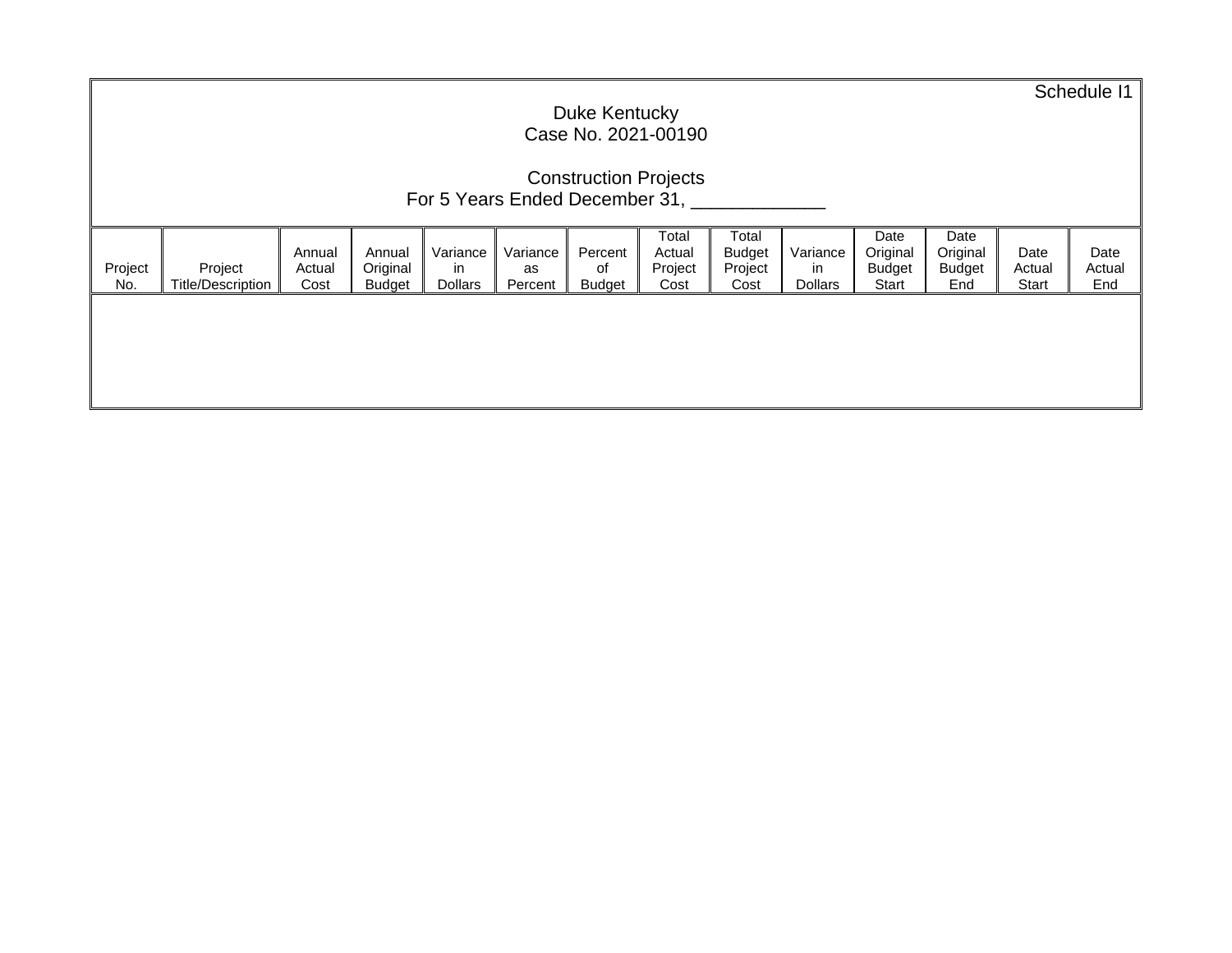Schedule I2

### Duke Kentucky Case No. 2021-00190

# Calculation of Capital Construction Project Slippage Factor

Source: Schedule I1 – Construction Projects

|               | Annual Actual                                                                         | Annual Original | Variance in    | Variance as |                 |  |  |
|---------------|---------------------------------------------------------------------------------------|-----------------|----------------|-------------|-----------------|--|--|
| Year          | Cost                                                                                  | <b>Budget</b>   | <b>Dollars</b> | Percent     | Slippage Factor |  |  |
|               |                                                                                       |                 |                |             |                 |  |  |
| 2             |                                                                                       |                 |                |             |                 |  |  |
| 3             |                                                                                       |                 |                |             |                 |  |  |
| 4             |                                                                                       |                 |                |             |                 |  |  |
| 5             |                                                                                       |                 |                |             |                 |  |  |
| <b>Totals</b> |                                                                                       |                 |                |             |                 |  |  |
| years)        | 5 Year Average Slippage Factor (Mathematic Average of the Yearly Slippage Factors / 5 |                 |                |             |                 |  |  |

The Annual Actual Cost, Annual Original Budget, Variance in Dollars, and Variance as Percent are to be taken from Schedule I1. Total all projects for a given year.

The Slippage Factor is calculated by dividing the Annual Actual Cost by the Annual Original Budget. Calculate a Slippage Factor for each year and the Totals line. Carry Slippage Factor percentages to 3 decimal places.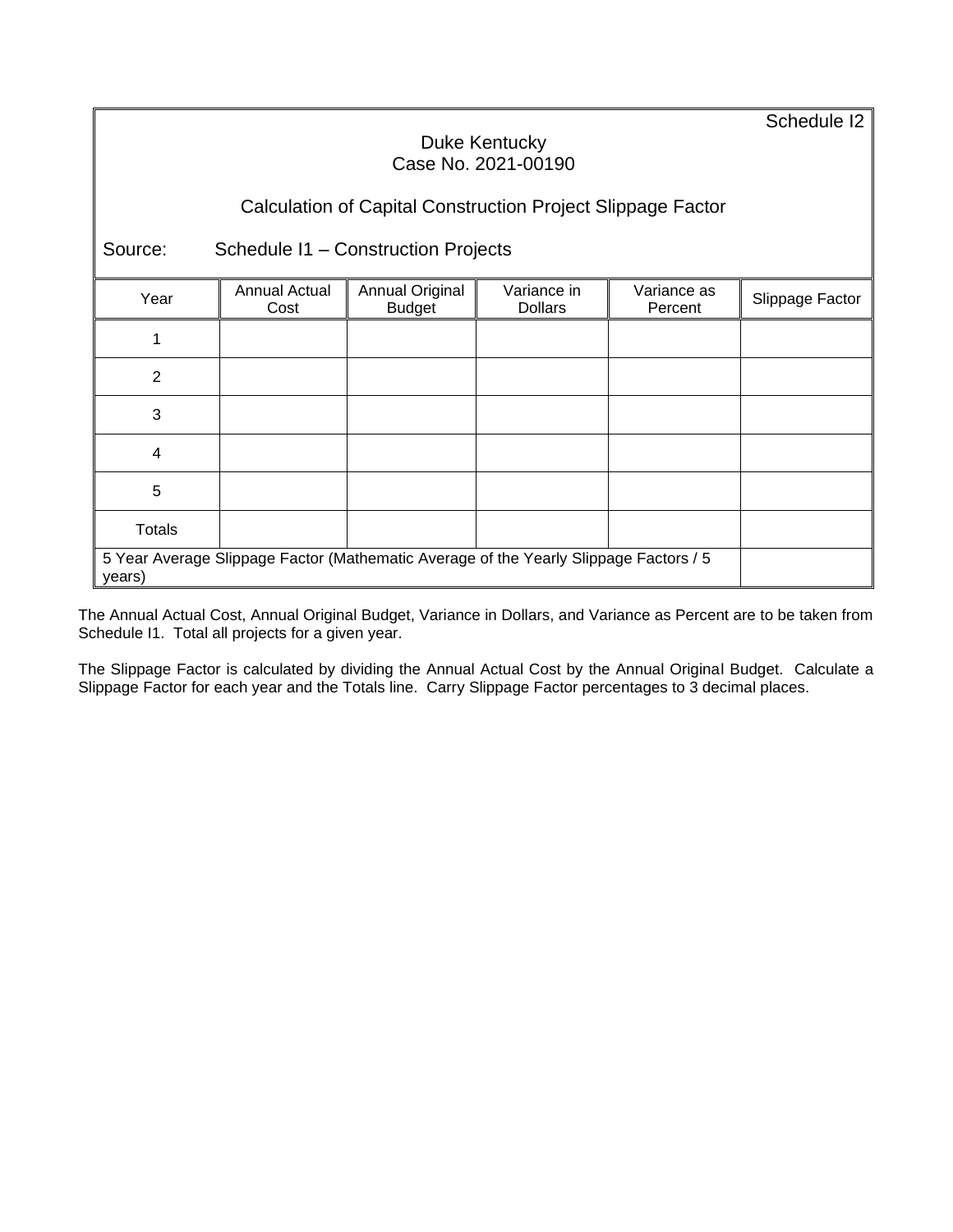| Duke Kentucky<br>Case No. 2021-00190 |                                                                                                                                                                                                |                 |        |                 |        |      |    |       |      | Schedule J |       |      |    |       |
|--------------------------------------|------------------------------------------------------------------------------------------------------------------------------------------------------------------------------------------------|-----------------|--------|-----------------|--------|------|----|-------|------|------------|-------|------|----|-------|
|                                      | <b>Monthly Payroll Variance Analysis</b><br>As of the control of the control of the control of the control of the control of the control of the control of<br>Workpaper Reference No.(s): ____ |                 |        |                 |        |      |    |       |      |            |       |      |    |       |
|                                      | Number of Part-Time<br>Number of Full-Time<br>Monthly Budget<br>Monthly Actual<br>Variance Percent<br>Employees<br><b>Employees</b>                                                            |                 |        |                 |        |      |    |       |      |            |       |      |    |       |
| Month.                               | Employee Group                                                                                                                                                                                 | <b>Budgeted</b> | Actual | <b>Budgeted</b> | Actual | Reg. | ОT | Total | Reg. | <b>OT</b>  | Total | Reg. | ОT | Total |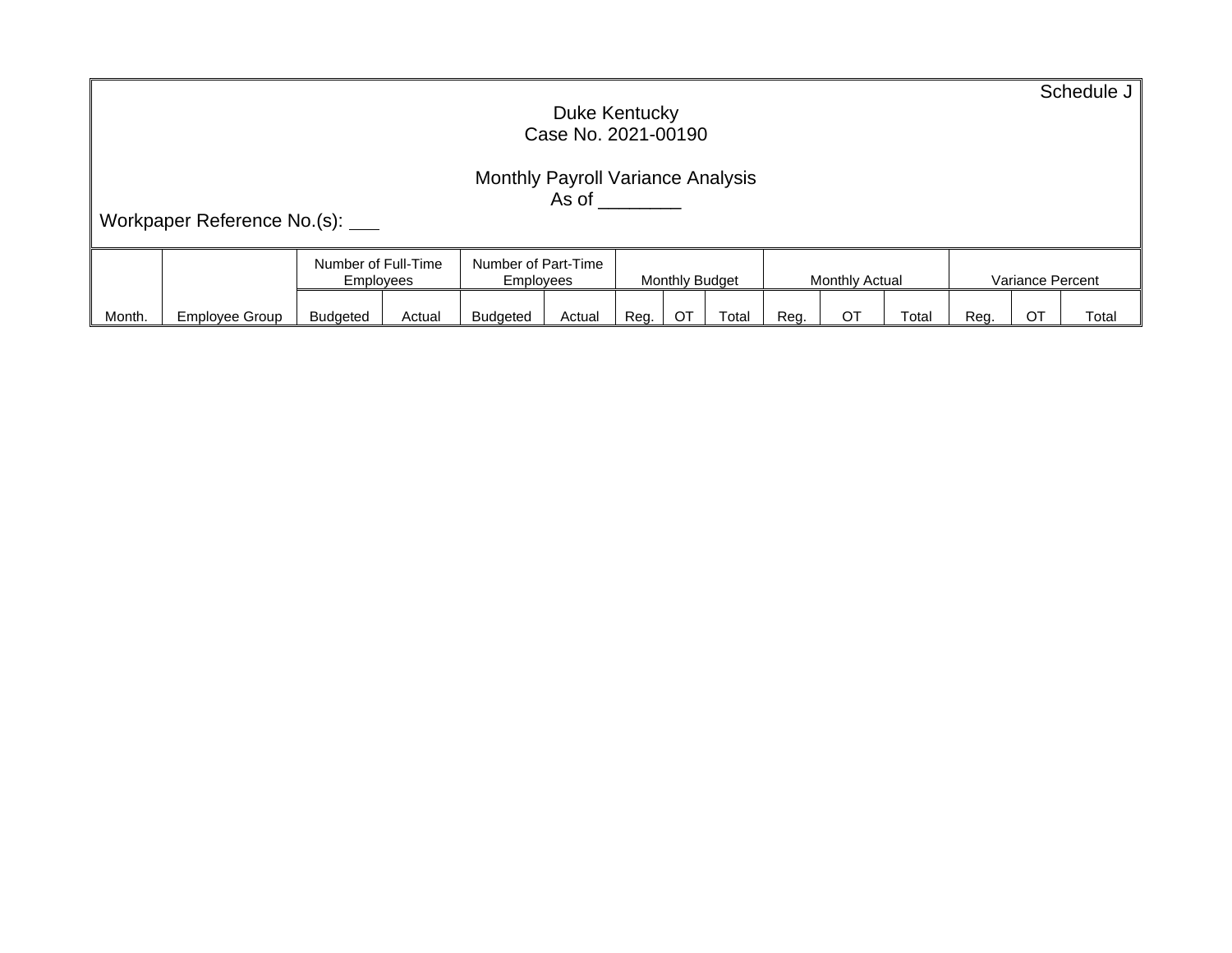|                                                                                         |                                            |                                 |                             |          |                                           |                      |                                                  | Schedule K |  |
|-----------------------------------------------------------------------------------------|--------------------------------------------|---------------------------------|-----------------------------|----------|-------------------------------------------|----------------------|--------------------------------------------------|------------|--|
| Duke Kentucky<br>Case No. 2021-00190                                                    |                                            |                                 |                             |          |                                           |                      |                                                  |            |  |
| Analysis of Compensation and Benefit Data, in gross dollars<br>For the 12 Months Ended  |                                            |                                 |                             |          |                                           |                      |                                                  |            |  |
| <b>Employee Categories</b>                                                              | Compensation by<br>Category <sup>(1)</sup> | Subtotal<br>All<br>Compensation | Benefit Type <sup>(2)</sup> |          | Defined<br>Contribution<br>Plan - Utility | Other <sup>(3)</sup> | <b>Total Compensation and</b><br><b>Benefits</b> |            |  |
|                                                                                         |                                            |                                 | Utility                     | Employee | Contribution                              |                      | <b>Utility</b>                                   | Employee   |  |
| <b>Corporate Officers</b><br>(Individually)                                             |                                            |                                 |                             |          |                                           |                      |                                                  |            |  |
| <b>Total Amount</b>                                                                     |                                            |                                 |                             |          |                                           |                      |                                                  |            |  |
| <b>Total KY Jurisdictional</b>                                                          |                                            |                                 |                             |          |                                           |                      |                                                  |            |  |
| <b>Corporate Officers</b><br>(Collectively)                                             |                                            |                                 |                             |          |                                           |                      |                                                  |            |  |
| <b>Total Amount</b>                                                                     |                                            |                                 |                             |          |                                           |                      |                                                  |            |  |
| <b>Total KY Jurisdictional</b>                                                          |                                            |                                 |                             |          |                                           |                      |                                                  |            |  |
| <b>All Other Employee</b><br><b>Categories</b><br>(Separate by Category) <sup>(4)</sup> |                                            |                                 |                             |          |                                           |                      |                                                  |            |  |
| <b>Total Amount</b>                                                                     |                                            |                                 |                             |          |                                           |                      |                                                  |            |  |
| <b>Total KY Jurisdictional</b>                                                          |                                            |                                 |                             |          |                                           |                      |                                                  |            |  |
| <b>Total for All Categories</b>                                                         |                                            |                                 |                             |          |                                           |                      |                                                  |            |  |
| <b>Total Amounts</b>                                                                    |                                            |                                 |                             |          |                                           |                      |                                                  |            |  |
| <b>Total KY Jurisdictional</b>                                                          |                                            |                                 |                             |          |                                           |                      |                                                  |            |  |

(1) Specify as directed in Item 41. Use additional columns as necessary.

(2) Specify as directed in Item 41. Use additional columns as necessary. Provide utility and Employee contributions for each benefit type.

(3) Specify. Use additional columns as necessary.

(4) Specify as directed in Item 41. Use additional rows as necessary. Provide total company and jurisdictional operations separately for each category.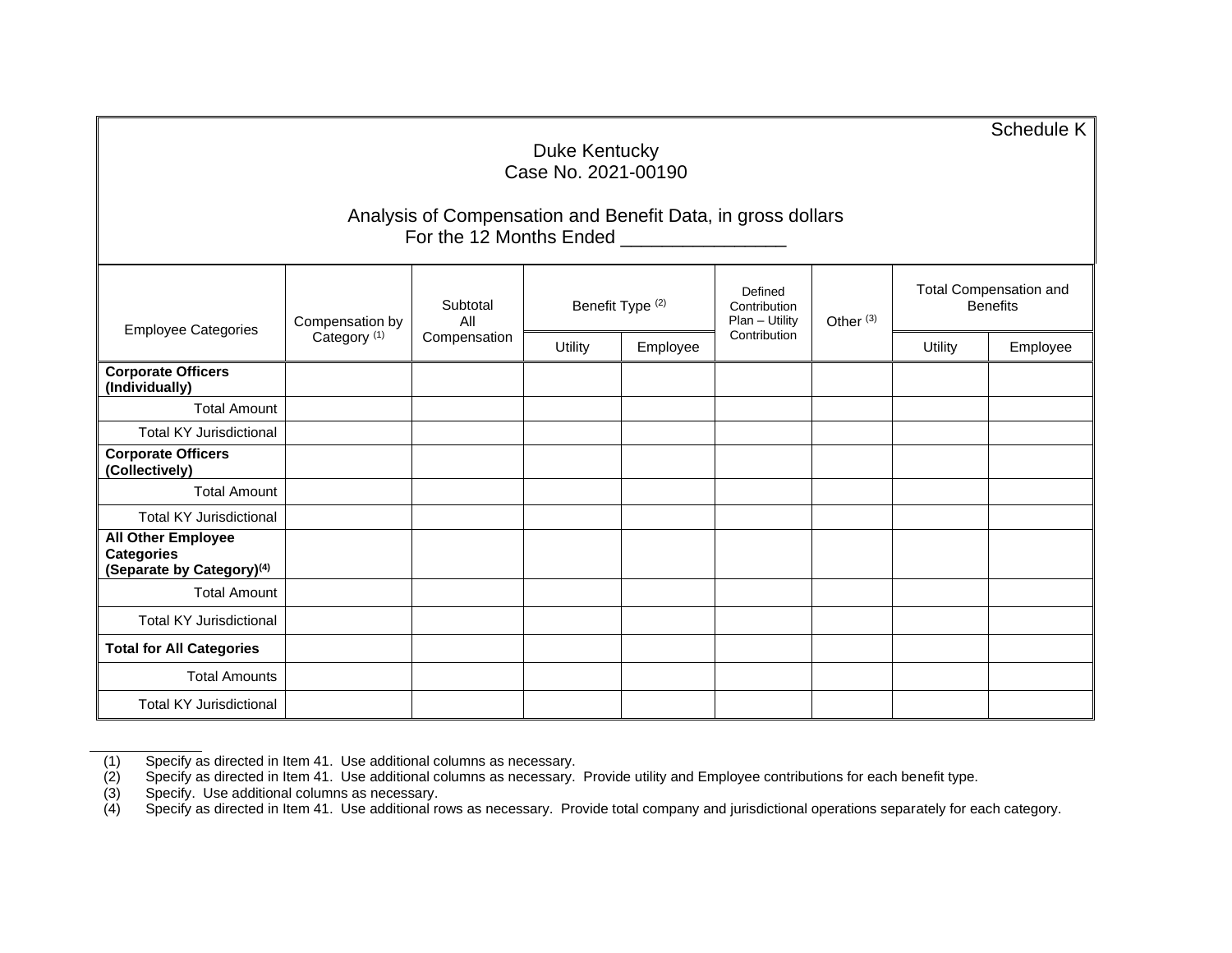|                     |                                                      |                 |                                  |     | Schedule L, Page 1 of 2 |  |  |  |  |  |
|---------------------|------------------------------------------------------|-----------------|----------------------------------|-----|-------------------------|--|--|--|--|--|
|                     | Duke Kentucky                                        |                 |                                  |     |                         |  |  |  |  |  |
| Case No. 2021-00190 |                                                      |                 |                                  |     |                         |  |  |  |  |  |
|                     | Net Income per MCF Sold                              |                 |                                  |     |                         |  |  |  |  |  |
|                     | For the Calendar Years _______ through _____         |                 |                                  |     |                         |  |  |  |  |  |
|                     | And for the Base Period<br>"000 Omitted"             |                 |                                  |     |                         |  |  |  |  |  |
|                     | 12 Months Ended                                      |                 |                                  |     |                         |  |  |  |  |  |
|                     |                                                      |                 | Three Most Recent Calendar Years |     |                         |  |  |  |  |  |
| Line                | Item                                                 | 3 <sup>rd</sup> | <b>Base Period</b>               |     |                         |  |  |  |  |  |
| No.                 | (a)                                                  | (b)             | (c)                              | (d) | (e)                     |  |  |  |  |  |
| 1.                  | Operating Income                                     |                 |                                  |     |                         |  |  |  |  |  |
| 2.                  | <b>Operating Revenues</b>                            |                 |                                  |     |                         |  |  |  |  |  |
| 3.                  | <b>Operating Income Deductions</b>                   |                 |                                  |     |                         |  |  |  |  |  |
| 4.                  | Operating and Maintenance Expenses:                  |                 |                                  |     |                         |  |  |  |  |  |
| 5.                  | <b>Power Production Expenses</b>                     |                 |                                  |     |                         |  |  |  |  |  |
| 6.                  | <b>Purchased Power Expenses</b>                      |                 |                                  |     |                         |  |  |  |  |  |
| 7.                  | <b>Transmission Expenses</b>                         |                 |                                  |     |                         |  |  |  |  |  |
| 8.                  | <b>Distribution Expenses</b>                         |                 |                                  |     |                         |  |  |  |  |  |
| 9.                  | <b>Customer Accounts Expenses</b>                    |                 |                                  |     |                         |  |  |  |  |  |
| 10.                 | <b>Customer Service and Informational Expenses</b>   |                 |                                  |     |                         |  |  |  |  |  |
| 11.                 | Sales Expenses                                       |                 |                                  |     |                         |  |  |  |  |  |
| 12.                 | Administrative and General Expenses                  |                 |                                  |     |                         |  |  |  |  |  |
| 13.                 | Total (L5 through L12)                               |                 |                                  |     |                         |  |  |  |  |  |
| 14.                 | <b>Depreciation Expenses</b>                         |                 |                                  |     |                         |  |  |  |  |  |
| 15.                 | Amortization of Utility Plant Acquisition Adjustment |                 |                                  |     |                         |  |  |  |  |  |
| 16.                 | Taxes Other Than Income Taxes                        |                 |                                  |     |                         |  |  |  |  |  |
| 17.                 | Income Taxes - Federal                               |                 |                                  |     |                         |  |  |  |  |  |
| 18.                 | Income Taxes - Other                                 |                 |                                  |     |                         |  |  |  |  |  |
| 19.                 | Provision for Deferred Income Taxes                  |                 |                                  |     |                         |  |  |  |  |  |
| 20.                 | Investment Tax Credit Adjustment - Net               |                 |                                  |     |                         |  |  |  |  |  |
| 21.                 | <b>Total Utility Operating Expenses</b>              |                 |                                  |     |                         |  |  |  |  |  |
| 22.                 | Net Utility Operating Income                         |                 |                                  |     |                         |  |  |  |  |  |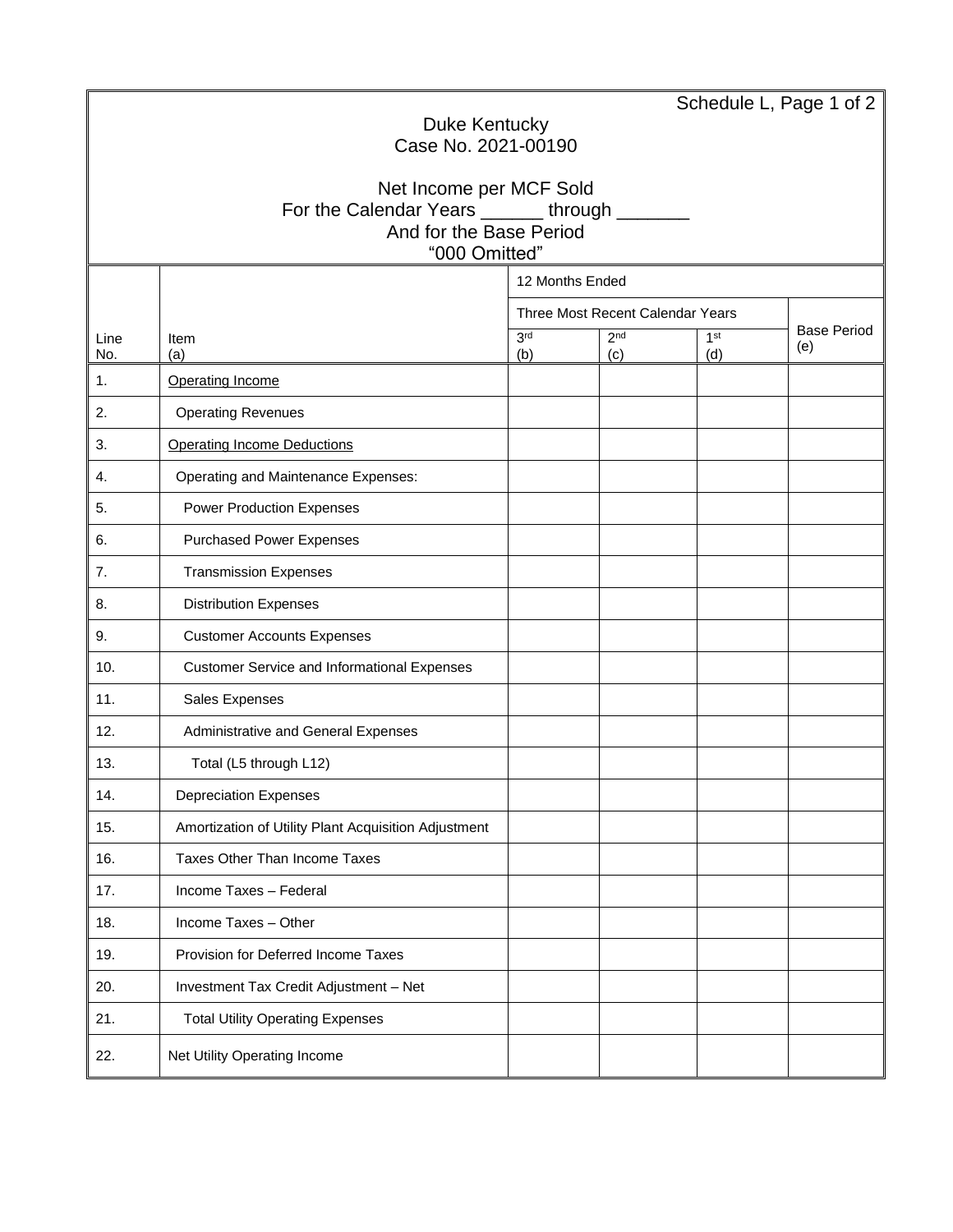|                     |                                                                        |                                          |                        |                        | Schedule L, Page 2 of 2 |  |  |  |  |  |
|---------------------|------------------------------------------------------------------------|------------------------------------------|------------------------|------------------------|-------------------------|--|--|--|--|--|
| Duke Kentucky       |                                                                        |                                          |                        |                        |                         |  |  |  |  |  |
| Case No. 2021-00190 |                                                                        |                                          |                        |                        |                         |  |  |  |  |  |
|                     | Net Income per MCF Sold                                                |                                          |                        |                        |                         |  |  |  |  |  |
|                     | For the Calendar Years ______ through _____<br>And for the Base Period |                                          |                        |                        |                         |  |  |  |  |  |
|                     | "000 Omitted"                                                          |                                          |                        |                        |                         |  |  |  |  |  |
|                     |                                                                        | 12 Months Ended                          |                        |                        |                         |  |  |  |  |  |
|                     |                                                                        | Three Most Recent Calendar Years<br>Base |                        |                        |                         |  |  |  |  |  |
| Line<br>No.         | Item<br>(a)                                                            | 3 <sup>rd</sup><br>(b)                   | 2 <sub>nd</sub><br>(c) | 1 <sup>st</sup><br>(d) | Period<br>(e)           |  |  |  |  |  |
| 23.                 | OTHER INCOME AND DEDUCTIONS                                            |                                          |                        |                        |                         |  |  |  |  |  |
| 24.                 | Other Income:                                                          |                                          |                        |                        |                         |  |  |  |  |  |
| 25.                 | NON-UTILITY OPERATING INCOME                                           |                                          |                        |                        |                         |  |  |  |  |  |
| 26.                 | Equity in Earnings of Subsidiary Company                               |                                          |                        |                        |                         |  |  |  |  |  |
| 27.                 | Interest and Dividend Income                                           |                                          |                        |                        |                         |  |  |  |  |  |
| 28.                 | Allowance for Funds Used During Construction                           |                                          |                        |                        |                         |  |  |  |  |  |
| 29.                 | Miscellaneous Non-operating Income                                     |                                          |                        |                        |                         |  |  |  |  |  |
| 30.                 | Gain on Disposition of Property                                        |                                          |                        |                        |                         |  |  |  |  |  |
| 31.                 | <b>Total Other Income</b>                                              |                                          |                        |                        |                         |  |  |  |  |  |
| 32.                 | Other Income Deductions:                                               |                                          |                        |                        |                         |  |  |  |  |  |
| 33.                 | Loss on Disposition of Property                                        |                                          |                        |                        |                         |  |  |  |  |  |
| 34.                 | Miscellaneous Income Deductions                                        |                                          |                        |                        |                         |  |  |  |  |  |
| 35.                 | Taxes Applicable to Other Income and Deductions:                       |                                          |                        |                        |                         |  |  |  |  |  |
| 36.                 | Income Taxes and Investment Tax Credits                                |                                          |                        |                        |                         |  |  |  |  |  |
| 37.                 | Taxes Other Than Income Taxes                                          |                                          |                        |                        |                         |  |  |  |  |  |
| 38.                 | Total Taxes on Other Income and Deductions                             |                                          |                        |                        |                         |  |  |  |  |  |
| 39.                 | Net Other Income and Deductions                                        |                                          |                        |                        |                         |  |  |  |  |  |
| 40.                 | <b>INTEREST CHARGES</b>                                                |                                          |                        |                        |                         |  |  |  |  |  |
| 41.                 | Interest on Long-Term Debt                                             |                                          |                        |                        |                         |  |  |  |  |  |
| 42.                 | Interest on Short-Term Debt                                            |                                          |                        |                        |                         |  |  |  |  |  |
| 43.                 | Amortization of Premium on Debt - Credit                               |                                          |                        |                        |                         |  |  |  |  |  |
| 44.                 | Other Interest Expense                                                 |                                          |                        |                        |                         |  |  |  |  |  |
| 45.                 | <b>Total Interest Charges</b>                                          |                                          |                        |                        |                         |  |  |  |  |  |
| 46.                 | Net Income                                                             |                                          |                        |                        |                         |  |  |  |  |  |
| 47.                 | <b>MCF Sold</b>                                                        |                                          |                        |                        |                         |  |  |  |  |  |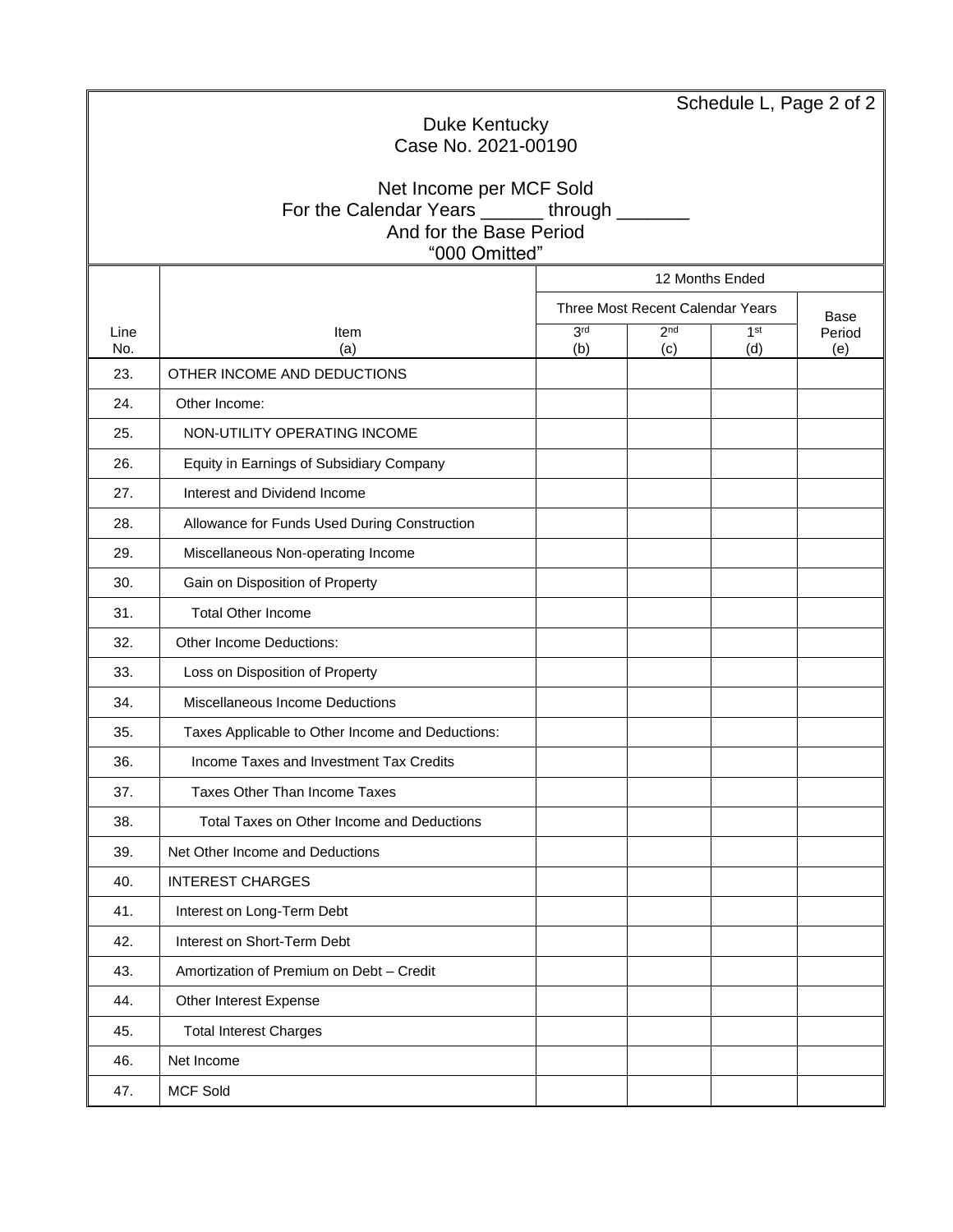|                                                   |                                                                |             |                     |                      |                  | Schedule M           |                  |  |  |
|---------------------------------------------------|----------------------------------------------------------------|-------------|---------------------|----------------------|------------------|----------------------|------------------|--|--|
| Duke Kentucky<br>Case No. 2021-00190              |                                                                |             |                     |                      |                  |                      |                  |  |  |
|                                                   |                                                                |             |                     |                      |                  |                      |                  |  |  |
| Comparative Operating Statistics - Gas Operations |                                                                |             |                     |                      |                  |                      |                  |  |  |
| For the Calendar Years ______ through ______      |                                                                |             |                     |                      |                  |                      |                  |  |  |
|                                                   | (Total Company)                                                |             |                     |                      |                  |                      |                  |  |  |
|                                                   | Three Most Recent Calendar Years                               |             |                     |                      |                  |                      |                  |  |  |
| Line No.                                          | Item                                                           | 3rd Year    |                     | 2 <sup>nd</sup> Year |                  | 1 <sup>st</sup> Year |                  |  |  |
|                                                   | (a)                                                            | Cost<br>(b) | $\%$<br>Inc.<br>(c) | Cost<br>(d)          | %<br>Inc.<br>(e) | Cost<br>(f)          | %<br>Inc.<br>(g) |  |  |
| 1.                                                | Cost per MCF of Purchased Gas                                  |             |                     |                      |                  |                      |                  |  |  |
| 2.                                                | Cost of Propane Gas per MCF Equivalent for Peak<br>Shaving     |             |                     |                      |                  |                      |                  |  |  |
| 3.                                                | Cost per MCF of Gas Sold                                       |             |                     |                      |                  |                      |                  |  |  |
| 4.                                                | Maintenance Cost per Transmission Mile                         |             |                     |                      |                  |                      |                  |  |  |
| 5.                                                | Maintenance Cost per Distribution Mile                         |             |                     |                      |                  |                      |                  |  |  |
| 6.                                                | Sales Promotion Expense per Customer                           |             |                     |                      |                  |                      |                  |  |  |
| 7.                                                | Administration and General Expense per Customer                |             |                     |                      |                  |                      |                  |  |  |
| 8.                                                | Wages and Salaries - Charged Expense - per Average<br>Employee |             |                     |                      |                  |                      |                  |  |  |
| 9.                                                | <b>Depreciation Expense:</b>                                   |             |                     |                      |                  |                      |                  |  |  |
| 10.                                               | Per \$100 of Average Gross Depreciable<br>Plant in Service     |             |                     |                      |                  |                      |                  |  |  |
| 11.                                               | Rents:                                                         |             |                     |                      |                  |                      |                  |  |  |
| 12.                                               | Per \$100 of Average Gross Plant in Service                    |             |                     |                      |                  |                      |                  |  |  |
| 13.                                               | Property Taxes:                                                |             |                     |                      |                  |                      |                  |  |  |
| 14.                                               | Per \$100 of Average Net Plant in Service                      |             |                     |                      |                  |                      |                  |  |  |
| 15.                                               | Payroll Taxes:                                                 |             |                     |                      |                  |                      |                  |  |  |
| 16.                                               | Per Average Employee whose Salary is<br>Charged to Expense     |             |                     |                      |                  |                      |                  |  |  |
| 17.                                               | Interest Expense:                                              |             |                     |                      |                  |                      |                  |  |  |
| 18.                                               | Per \$100 of Average Debt Outstanding                          |             |                     |                      |                  |                      |                  |  |  |
| 19.                                               | Per \$100 of Average Plant Investment                          |             |                     |                      |                  |                      |                  |  |  |
| 20.                                               | Per MCF Sold                                                   |             |                     |                      |                  |                      |                  |  |  |
| 21.                                               | Meter Reading Expense per Meter                                |             |                     |                      |                  |                      |                  |  |  |